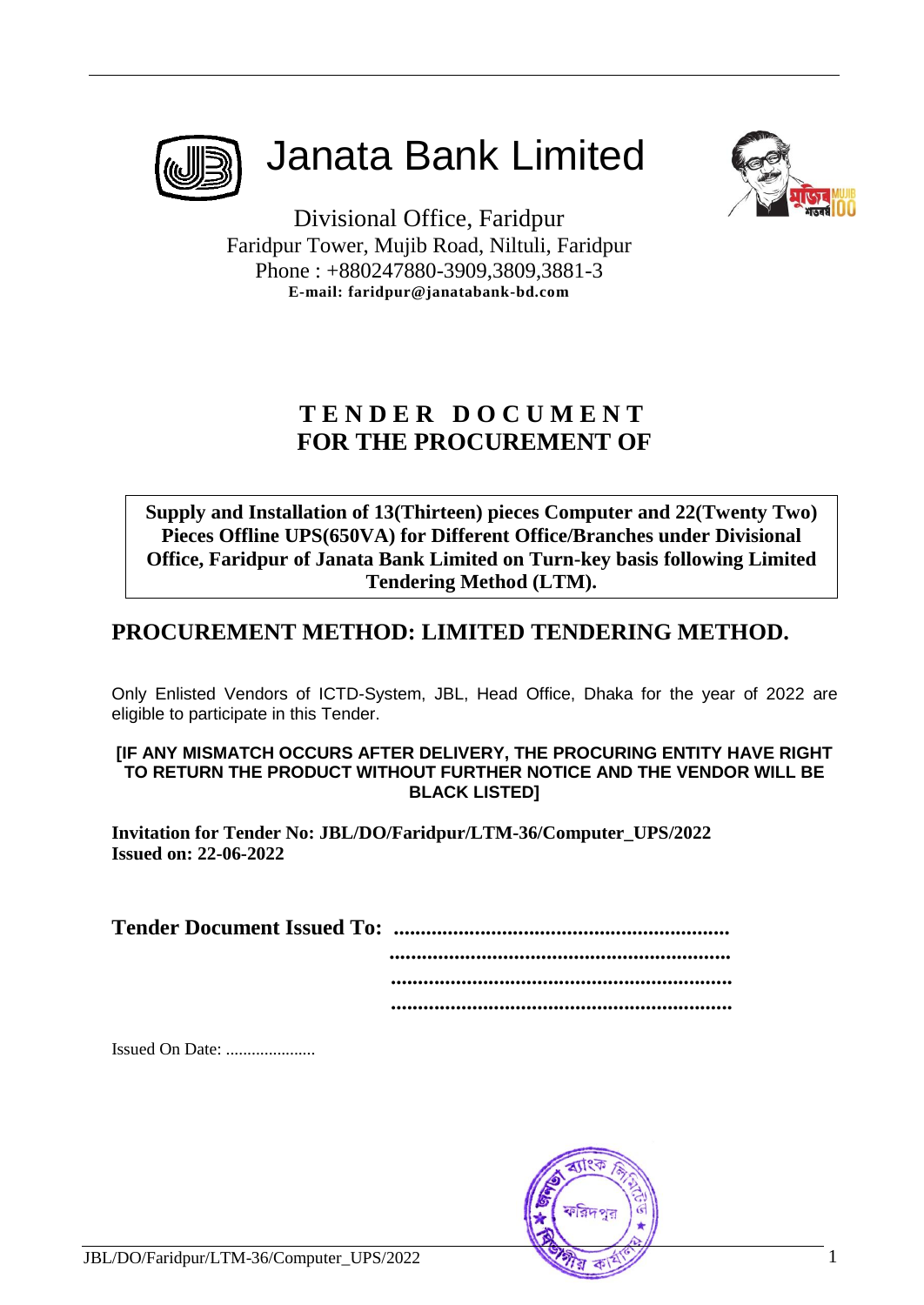# **Table of Contents**

| 1. |                                                                              |  |
|----|------------------------------------------------------------------------------|--|
| 2. |                                                                              |  |
| 3. |                                                                              |  |
|    |                                                                              |  |
| 4. |                                                                              |  |
| 5. |                                                                              |  |
| 6. |                                                                              |  |
|    |                                                                              |  |
| 7. |                                                                              |  |
| 8. |                                                                              |  |
| 9. |                                                                              |  |
|    |                                                                              |  |
|    |                                                                              |  |
|    |                                                                              |  |
|    |                                                                              |  |
|    |                                                                              |  |
|    |                                                                              |  |
|    |                                                                              |  |
|    |                                                                              |  |
|    |                                                                              |  |
|    |                                                                              |  |
|    |                                                                              |  |
|    |                                                                              |  |
|    |                                                                              |  |
|    |                                                                              |  |
|    |                                                                              |  |
|    |                                                                              |  |
|    |                                                                              |  |
|    |                                                                              |  |
|    |                                                                              |  |
|    |                                                                              |  |
|    |                                                                              |  |
|    |                                                                              |  |
|    |                                                                              |  |
|    |                                                                              |  |
|    |                                                                              |  |
|    |                                                                              |  |
|    |                                                                              |  |
|    | 34. Procuring Entity's Right to Accept any or to Reject Any or All Tenders11 |  |
|    |                                                                              |  |
|    |                                                                              |  |
|    |                                                                              |  |
|    |                                                                              |  |
|    |                                                                              |  |
|    | 39. Publication of NOA, Award of Contract and Debriefing of Tenderers 13     |  |
|    |                                                                              |  |
|    |                                                                              |  |

করিদপুর

ার কা

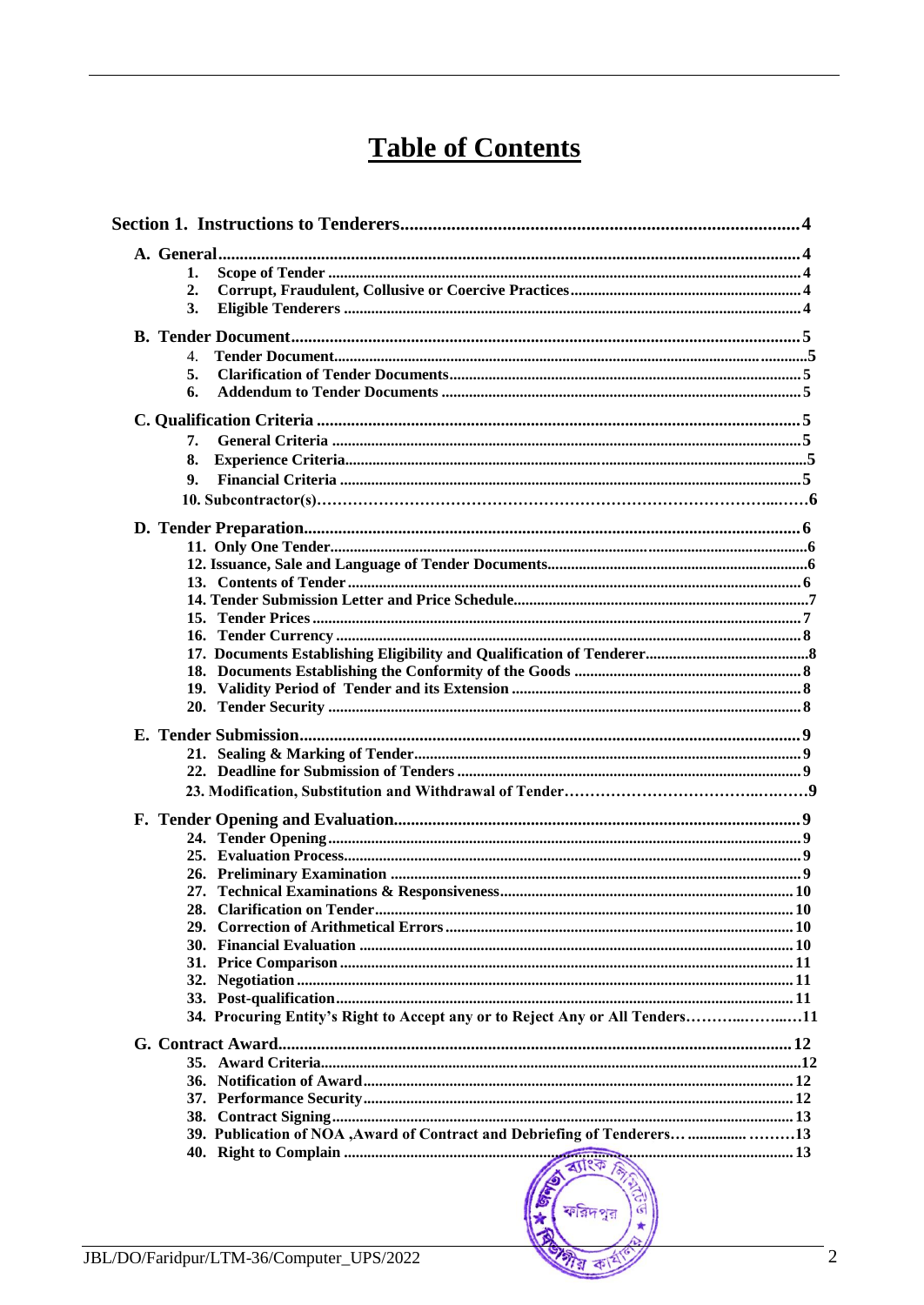| Section 2.        |          |  |  |  |
|-------------------|----------|--|--|--|
| A.                |          |  |  |  |
|                   |          |  |  |  |
|                   |          |  |  |  |
|                   |          |  |  |  |
|                   |          |  |  |  |
|                   |          |  |  |  |
| G.                |          |  |  |  |
|                   |          |  |  |  |
|                   | 1.       |  |  |  |
|                   | 2.       |  |  |  |
|                   | 3.       |  |  |  |
|                   | 4.<br>5. |  |  |  |
|                   | 6.       |  |  |  |
|                   | 7.       |  |  |  |
|                   | 8.       |  |  |  |
|                   | 9.       |  |  |  |
|                   | 10.      |  |  |  |
|                   |          |  |  |  |
|                   |          |  |  |  |
|                   |          |  |  |  |
|                   |          |  |  |  |
|                   |          |  |  |  |
|                   |          |  |  |  |
|                   |          |  |  |  |
| <b>Section 4.</b> |          |  |  |  |
| Section 5.        |          |  |  |  |
|                   |          |  |  |  |
|                   |          |  |  |  |
|                   |          |  |  |  |
|                   |          |  |  |  |
|                   |          |  |  |  |
|                   |          |  |  |  |
|                   |          |  |  |  |
|                   |          |  |  |  |
| Section 6.        |          |  |  |  |
| Section 7.        |          |  |  |  |

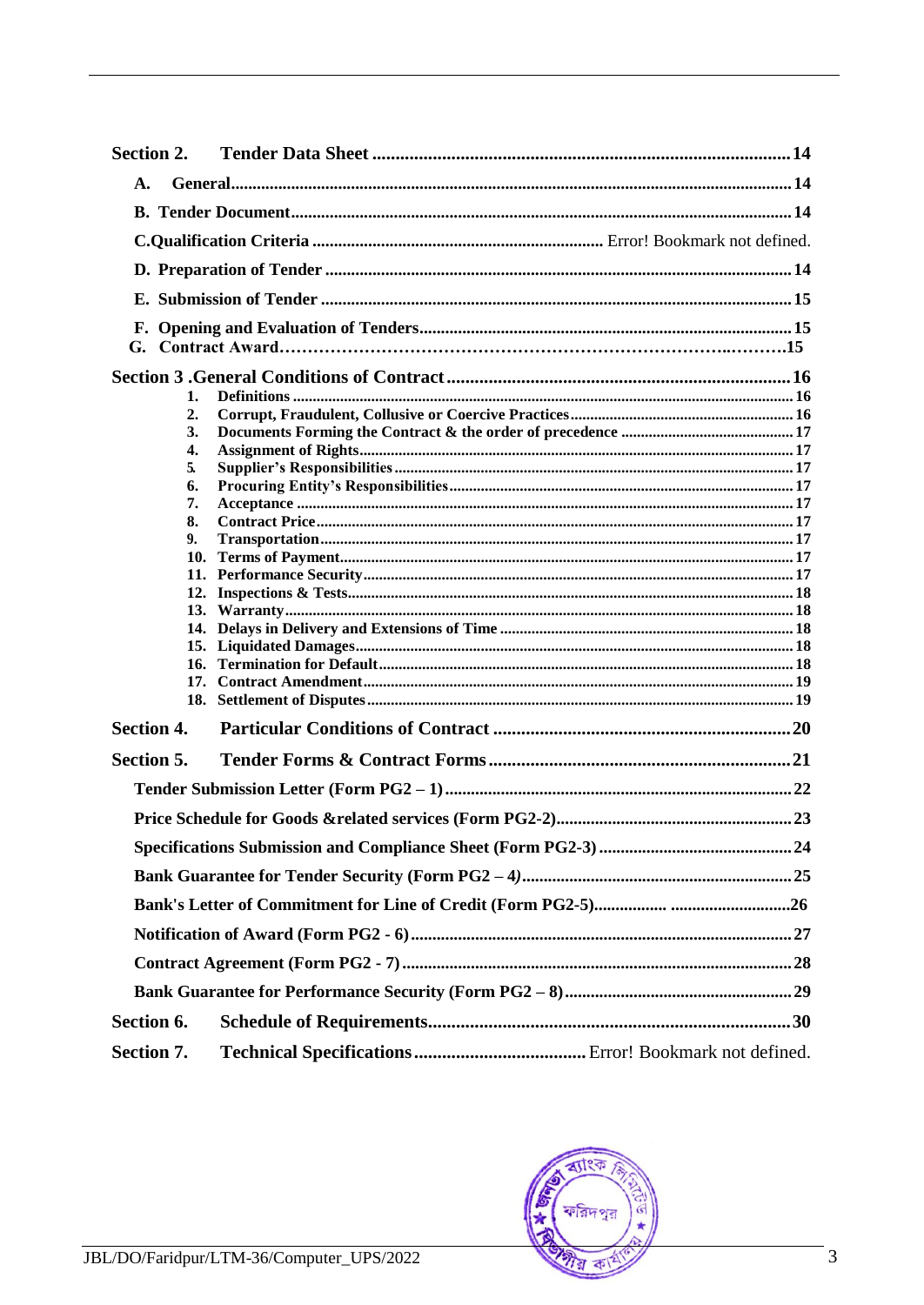# **Section 1.Instructions to Tenderers**

**A. General**

- <span id="page-3-2"></span>
- <span id="page-3-3"></span>**2. Corrupt, Fraudulent, Collusive or Coercive Practices**
- <span id="page-3-1"></span><span id="page-3-0"></span>**1. Scope of Tender** 1.1 The Procuring Entity, as indicated in the Tender Data Sheet **(TDS)** issues this Tender Document for the supply of Goods, and related services incidental thereto, as specified in the **TDS** and as detailed in **Section 6: Schedule of Requirements.**
	- 2.1 The Government requires that the Procuring Entity as well as the Tenderers shall, observe the highest standard of ethics during implementation of the Procurement proceedings and the execution of Contracts under public funds.
	- 2.2 If corrupt, fraudulent, collusive or coercive practices of any kind determined by the Procuring Entity against any Tenderer or Supplier in competing for, or in executing, a contract under public fund, Procuring Entity shall **-**
		- (a) exclude the concerned Tenderer from further participation in the particular Procurement proceeding; or
		- (b) reject any recommendation for award that had been proposed for that concerned Tenderer or;
		- (c) Declare, at its discretion, the concerned Tenderer to be ineligible to participate in further Procurement proceedings, either indefinitely or for a specific period of time.
- <span id="page-3-4"></span>**3. Eligible Tenderers** 3.1 This Invitation for Tenders is open/limited to Tenderers as specified in the **TDS**.
	- 3.2 Tenderers shall have the legal capacity to enter into the Contract under the Applicable Law.
	- 3.3 Tenderers shall be enrolled in the relevant professional or trade organisations registered in Bangladesh.
	- 3.4 Tenderers shall have fulfilled its obligations to pay taxes under the provisions of laws and regulations of Bangladesh.
	- 3.5 Tenderers and all parties constituting the Tenderer shall not have a conflict of interest.
	- 3.6 Tenderers in its own name or its other names or also in the case of its Persons in different names shall not be under a declaration of ineligibility for corrupt, fraudulent, collusive or coercive practices as stated under ITT Clause 2.
	- 3.7 Tenderers are not restrained or barred from participating in Public Procurement on grounds of poor performance in the past under any Contract.
	- 3.8 Tenderers shall not be insolvent, be in receivership, be bankrupt, be in the process of bankruptcy, be not temporarily barred from undertaking business and it shall not be the subject of legal proceedings for any of the foregoing.
	- 3.9 Tenderers shall provide such evidence of their continued eligibility satisfactory to the Procuring Entity, as the Procuring Entity will reasonably request.

<span id="page-3-5"></span>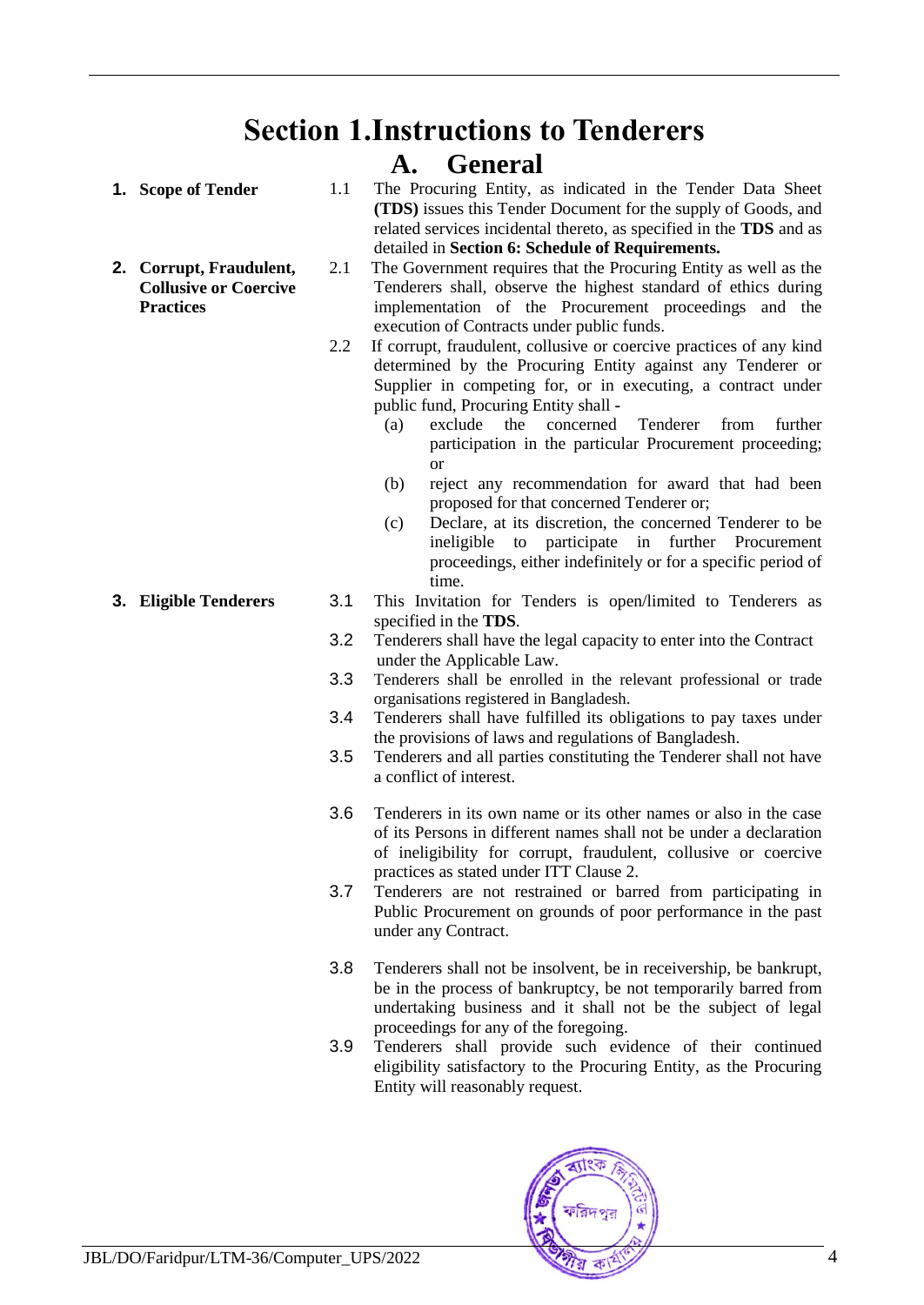## **B. Tender Document**

- 
- <span id="page-4-0"></span>**5. Clarification of Tender Documents**
- <span id="page-4-1"></span>**6. Addendum to Tender Documents**

<span id="page-4-2"></span>

- **4. Tender Document** 4.1 All the Sections provided in this Document shall comprise the Tender Document and shall be read in conjunction with any addendum issued under ITT Clause 6.
	- 5.1 A prospective tenderer requiring any clarification of the Tender Document shall contact the Procuring Entity in writing at the Procuring Entity's address and within time as indicated in the **TDS**.
	- 6.1 At any time prior to the deadline for submission of Tenders, the Procuring Entity on its own initiative or in response to a clarification request in writing from a Tenderer, may revise the Tender Document by issuing an Addendum.
	- 6.2 The Addendum issued under ITT Sub Clause 6.1 shall become an integral part of the Tender Document and shall have a date and an issue number and must be circulated by fax, mail or e-mail, to Tenderers who have purchased the Tender Documents.
	- 6.3 If an Addendum is issued when time remaining is less than **onethird** of the time allowed for the preparation of Tenders, the Procuring Entity shall extend the deadline by an appropriate number of days for the submission of Tenders, depending upon the nature of the Procurement requirement and the addendum. The minimum time for such extension shall not be less than three (3) working days.

# **C. Qualification Criteria**

- **7. General Criteria** 7.1 Tenderers shall possess the necessary qualifications and competence, which entails setting pass/fail criteria, which if not met by the Tenderers, will result in consideration of its Tender as non-responsive.
	- 7.2 In addition to meeting the eligibility criteria, as stated under ITT Clause 3, the Tenderer must satisfy the other criteria stated under ITT Clause 7 to 9 inclusive.
	- 7.3 To qualify for multiple number of contracts/lots in a package made up of this and other individual contracts/lots for which Tenders are invited in the Invitation for Tenders, the Tenderer shall demonstrate having resources sufficient to meet the aggregate of the qualifying criteria for the individual contracts except for general experience as stated under ITT Sub Clause 8.1(a) and specific experience, unless otherwise of different nature, as stated under ITT Sub Clause 8.1(b).
- **8. Experience Criteria** 8.1 Tenderers shall have the following minimum level of supply experience to qualify for supplying the Goods and related Services under the contract:
	- (a) a minimum number of years of general experience in the supply of Goods and related services as specified in the **TDS**;
	- (b) Specific experience of satisfactory completion of supply of Goods similar to the proposed goods in at least one contract with a minimum value, over the period, as specified in **TDS.**
- **9. Financial Criteria** 9.1 Tenderers shall have the availability of minimum liquid assets, net of other contractual commitments, of the amount as specified in the **TDS.**
- **10.** Subcontractor(s) 10.1 The successful Tenderer shall under no circumstances assign the



- 
-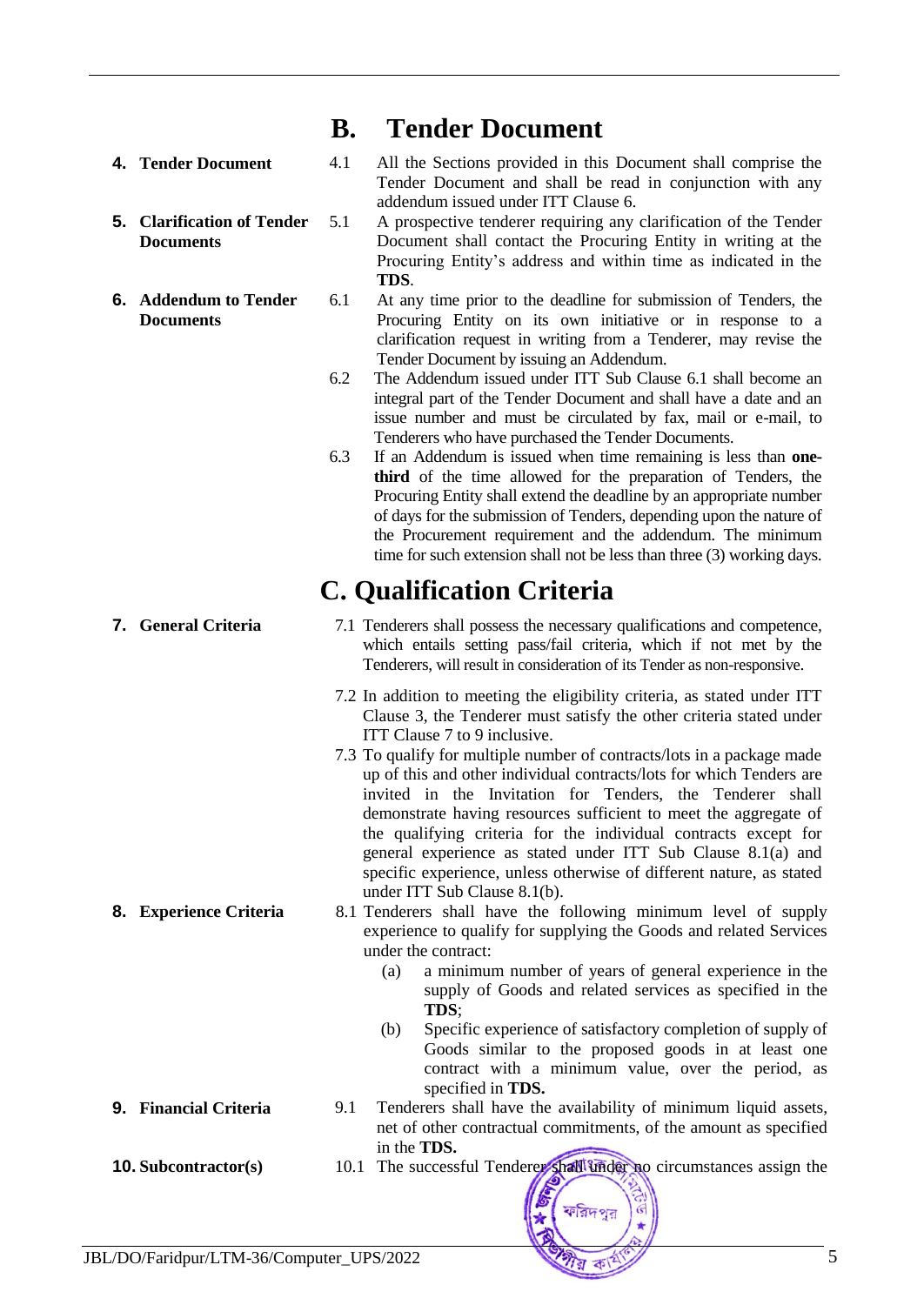supply of Goods or any part of it to the Subcontractor(s).

## **D. Tender Preparation**

<span id="page-5-0"></span>**11. Only One Tender** 11.1 Tender being invited for one or more items on an "item-by-item" basis, each such item shall constitute a Tender. Tenderers shall submit only one (1) Tender for one or more items of each lot or single lot of a package. Tenderer who submits more than one (1) Tender in one or more item (s) of one (1) lot will cause all the Tenders of that particular Tenderer to be rejected. 11.2 Tender being invited for a single lot/package, the single lot/package shall constitute a Tender. Tenderers shall submit only one (1) Tender for the lot/package. Tenderer who submits more than one (1) Tender in the lot/package will cause all the Tenders of that particular Tenderer to be rejected. 11.3 Tender being invited for a number of lots on a "lot-by-lot" basis, each such lot shall constitute a Tender. Tenderers shall submit only one (1) Tender for each lot. Tenderer who submits more than one (1) Tender in one (1) lot of the package will cause all the Tenders of that particular Tenderer to be rejected. **12. Issuance, Sale and Language of Tender Document** 12.1 The Procuring Entity shall make Tender Documents available immediately to the potential Tenderers without any pre-conditional the corresponding price by the date the advertisement has been published in the newspaper or such other invitation, as applicable.

#### <span id="page-5-1"></span>**13. Contents of Tender**

13.1 The Tender prepared by the Tenderer shall comprise the following:

documents relating to tender may be in English or *Bangla.*

Tenders shall be written in English and correspondences and

- (a) Tender Submission Letter **(Form PG2-1)** as stated under ITT Sub Clause 14.1.
- (b) the priced Schedule for Goods and related services **(Form PG2-2)** for each lot as stated under ITT Sub Clause 14, 15 and 16;
- (c) the completed Specifications Submission and Compliance Sheet **(Form PG2-3**) as stated under ITT Sub Clause 18;1.
- (d) the Tender Security as stated under ITT Clause 20;
- (e) the valid Trade License as stated under ITT Sub Clause xx
- (f) documentary evidence of Tax Identification Number (TIN) and VAT as a proof of fulfilment of taxation obligations as stated under ITT Sub Clause 3.4;
- (g) documentary evidence as stated under ITT Clause23 establishing the Tenderer's eligibility and minimum qualifications required to be met for due performance of the Goods and related services under the Contract; and
- (g) any other document as specified in the **TDS.**

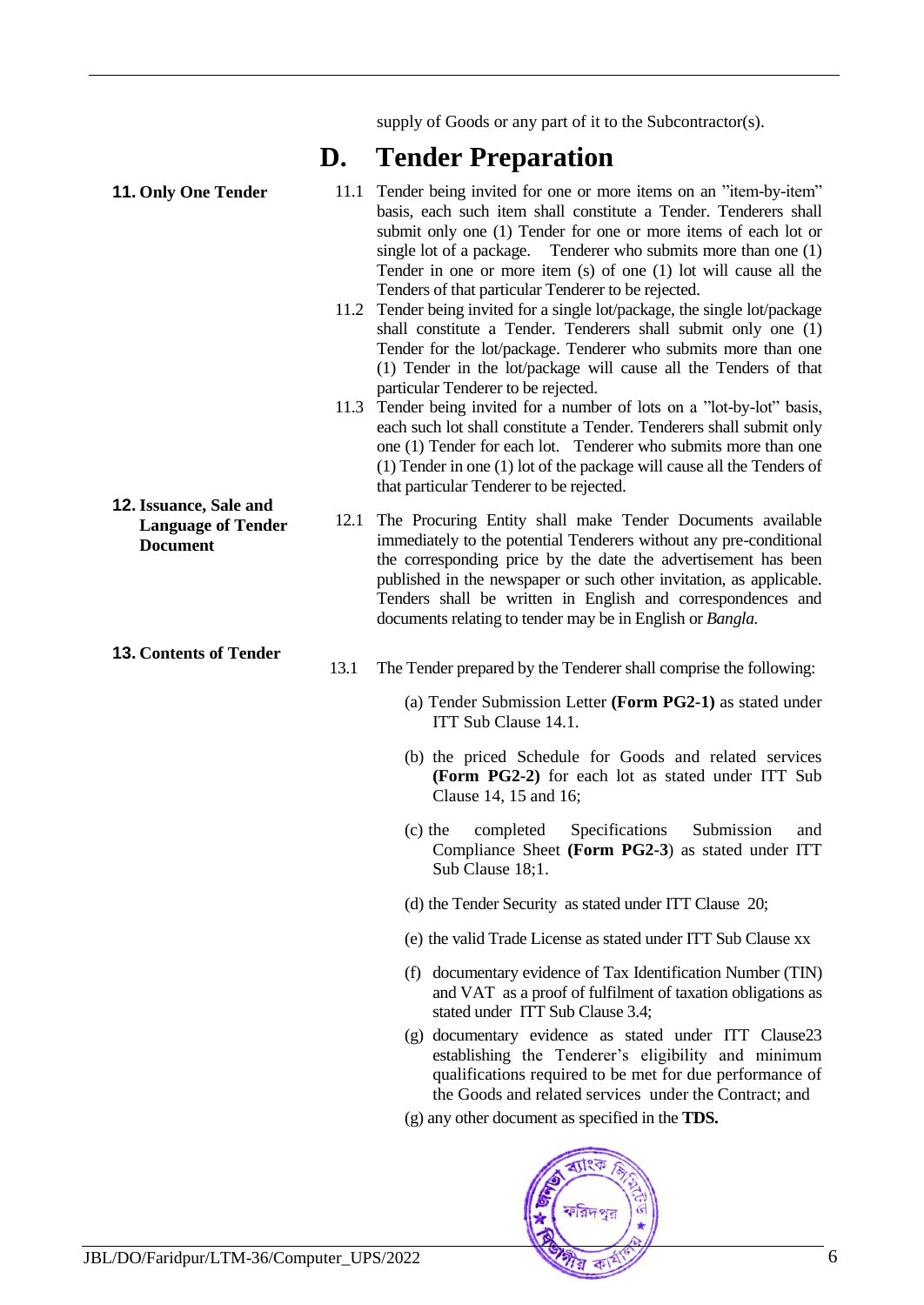- 13.2 In the event, this Tender is invited under **LTM** the following shall apply:
	- (a) Tenderers shall be required to submit documentary evidence of updated valid enlistment under the Procuring Entity as stated under ITT Sub Clause 3.1;
	- (b) Tenderers shall not be required to furnish as part of its Tender, any Tender Security as stated under ITT Sub Clause 8.1(d).
	- (c) Tenderers shall not be required to submit the Trade License as stated under ITT Sub Clause 8.1(e).
- 14.1 Tenderers shall submit the Tender Submission Letter (**Form PG2-1**), which shall be completed without any alterations to its format, filling in all blank spaces with the information requested, failing which the Tender may be rejected as being incomplete. Tenderers shall further submit the priced Schedule using the form(s) furnished in **Section 5: Price Schedule.**
- 14.2 If in preparing its Tender, the Tenderer has made errors in the unit rate or the total price, and wishes to correct such errors prior to submission of its Tender, it may do so, but shall ensure that each correction is initialled by the Tenderer.
- <span id="page-6-0"></span>**15. Tender Prices** 15.1 Tenderers shall fill in unit rates for the items of the Goods both in figures and in words as described in the Price Schedule.
	- 15.2 All items or lots in **Section 6: Schedule of Requirements** must be listed and priced separately on the Price Schedule following the **Form PG2-2**.
	- 15.3 Tenders being invited either for one or more items on an **'item-byitem'** basis or for a single lot/package or. For a number of lots on **'lot-by-lot'** basis, as specified in the **TDS,** the price quoted for an item shall correspond to full quantity under that particular item; otherwise the Tenders shall be considered non-responsive.
	- 15.4 Tenders being invited for a single lot/package, price quoted shall correspond to all the items of the lot/package and, shall further correspond to full quantity under each item of the lot/package as stated under ITT Sub Clause 15.3; otherwise the Tenders shall be considered non-responsive.
	- 15.5 Tenders being invited for a number of lots on "lot-by-lot" basis, the lot not quoting at least eighty (80) present of the total number of items under that lot, determined in the methodology as stated under ITT Sub Clause 15.6, shall be considered non-responsive.
	- 15.6 Tenderers quoting in the least eighty (80) present of the total number of items in a lot, taking into consideration the fractions after the decimal to the nearer digit, for Tenders invited on "lot-bylot" basis, the methodology for determining the equivalent lot value as stated under ITT Sub Clause 15.5, shall be to simulate the total price of the lot by adding up the average of the prices quoted by the other responsive Tenderers for the missing items to that lot value, to establish its responsiveness and, will be used for price comparison, as stated under ITT Sub Clause 31.1.
	- 15.7 All applicable taxes, custom duties, VAT and other levies payable by the Contractor under the Contract shall be included in the unit rates and the Total price submitted by the Tenderers.



**14. Tender Submission Letter and Price Schedule**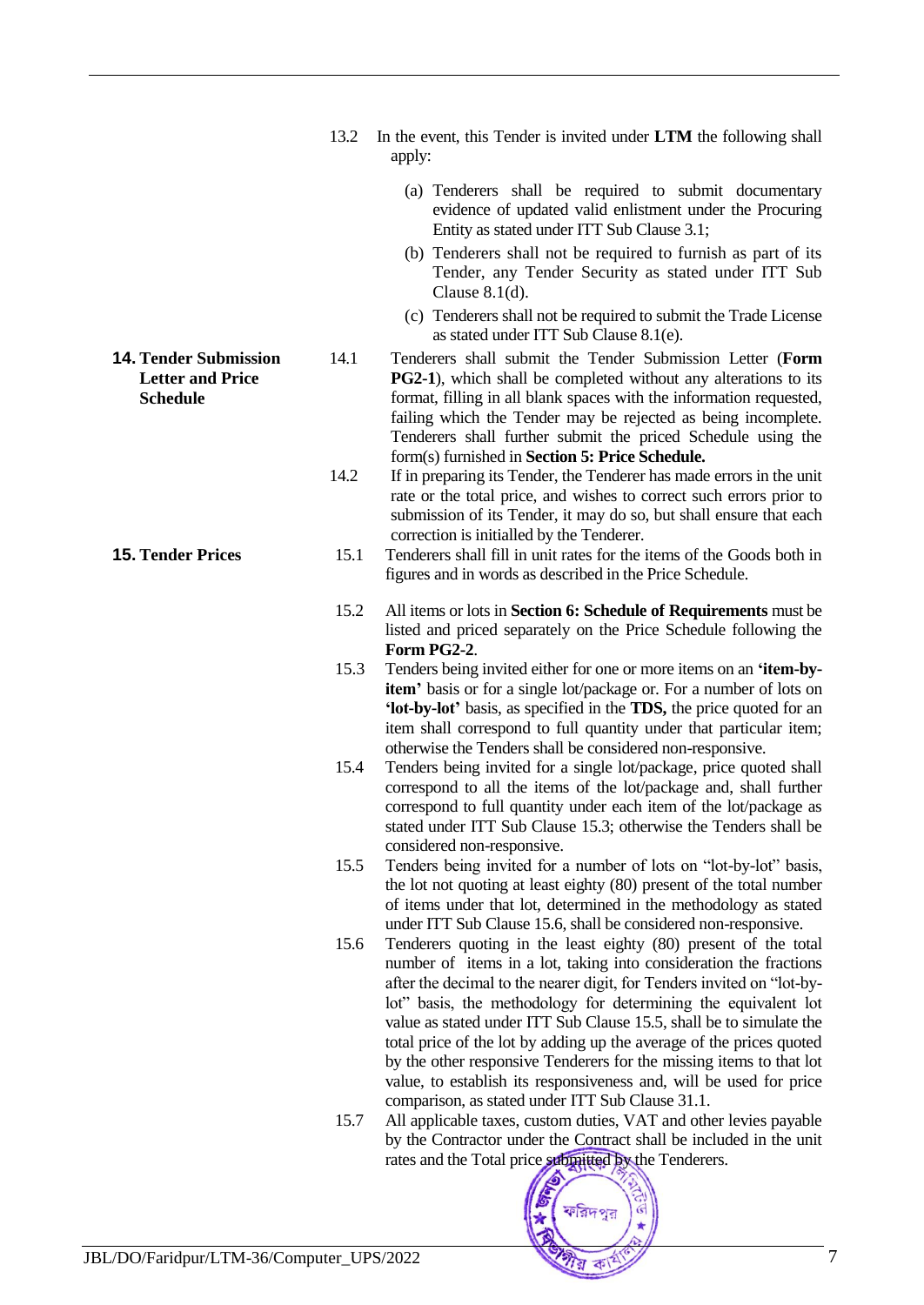**17. Documents Establishing the Eligibility and Qualification of the Tenderer**

- <span id="page-7-1"></span>**18. Documents Establishing the Conformity of the Goods**
- <span id="page-7-2"></span>**19. Validity Period of Tender and its Extension**

- <span id="page-7-0"></span>**16. Tender Currency** 16.1 Tenderers shall quote all prices in the Tender Submission Letter and in the Price Schedule in Bangladesh Taka (BDT) currency.
	- 17.1 Tenderers shall complete and submit the documentary evidence, as applicable to satisfy the following:
		- (a) complete the eligibility declarations in the Tender Submission Letter (**Form PG2-1**);
		- (b) general experience in supply of Goods and related services, as stated under ITT Sub Clause 8.1(a), substantiated by the year of registration/constitution/licensing in Bangladesh;
		- (c) specific experience in supply of Goods and related services under public or private sector of similar nature and size, as stated ITT Sub Clause 8.1(b), substantiated by Completion Certificate (s) issued, or duly certified, by the relevant Procuring Entity(s);
		- (d) adequacy of minimum liquid assets, substantiated by any scheduled Bank of Bangladesh in the format as specified (**Form PG2-5**), without alteration, issued not earlier than twenty-eight (28) days prior to the day of the original deadline for submission of Tenders for this Contract as stated under ITT Sub Clause 9.1;
		- (e) authority (s) to seek references from the Tenderer's Bankers or any other sources in its letter-head pad;
	- 18.1 To establish the conformity of the Goods and related services to the Tender Documents, the Tenderer shall furnish as part of its Tender the documentary evidence that the Goods and related services conform to the technical specifications and standards in **Section 7: Technical Specifications.**
	- 19.1 Tenders shall remain valid for the period specified in the **TDS** after the date of Tender submission deadline prescribed by the Procuring Entity A Tender valid for a period shorter than that specified shall be considered as non- responsive.
	- 19.2 In exceptional circumstances, prior to the expiration of the Tender Validity period, the Procuring Entity may solicit all the Tenderers' consent to an extension of the period of validity of their Tenders; provided that those Tenderers have passed the preliminary examination as stated under ITT Sub Clause 26.2.
	- 19.3 In the event, this Tender is invited under **LTM** the ITT Sub Clause 19.1 and 19.2 shall not be applicable.
- <span id="page-7-3"></span>**20. Tender Security** 20.1 Tenderers shall furnish as part of its Tender, in favour of the Procuring Entity or as otherwise directed on account of the Tenderer, a Tender Security in original form (not copy) and in the amount, as specified in the **TDS**.
	- 20.2 The Tender Security shall be at the Tenderer's option, be either in the form of Bank Draft or Pay Order or irrevocable unconditional Bank Guarantee issued by any scheduled Bank of Bangladesh, in the format **(Form PG2-4)**, without any alteration, furnished in **Section 5: Tender and Contract Forms;** remaining valid for at least twenty eight (28) days beyond the expiry date of the Tender Validity.
	- 20.3 The authenticity of the Tender Security submitted by a Tenderer may be examined and verified by the Procuring Entity at its discretion in writing from the Bank issuing the security. A Tender not accompanied by a valid Tender Security shall be considered as non-responsive.

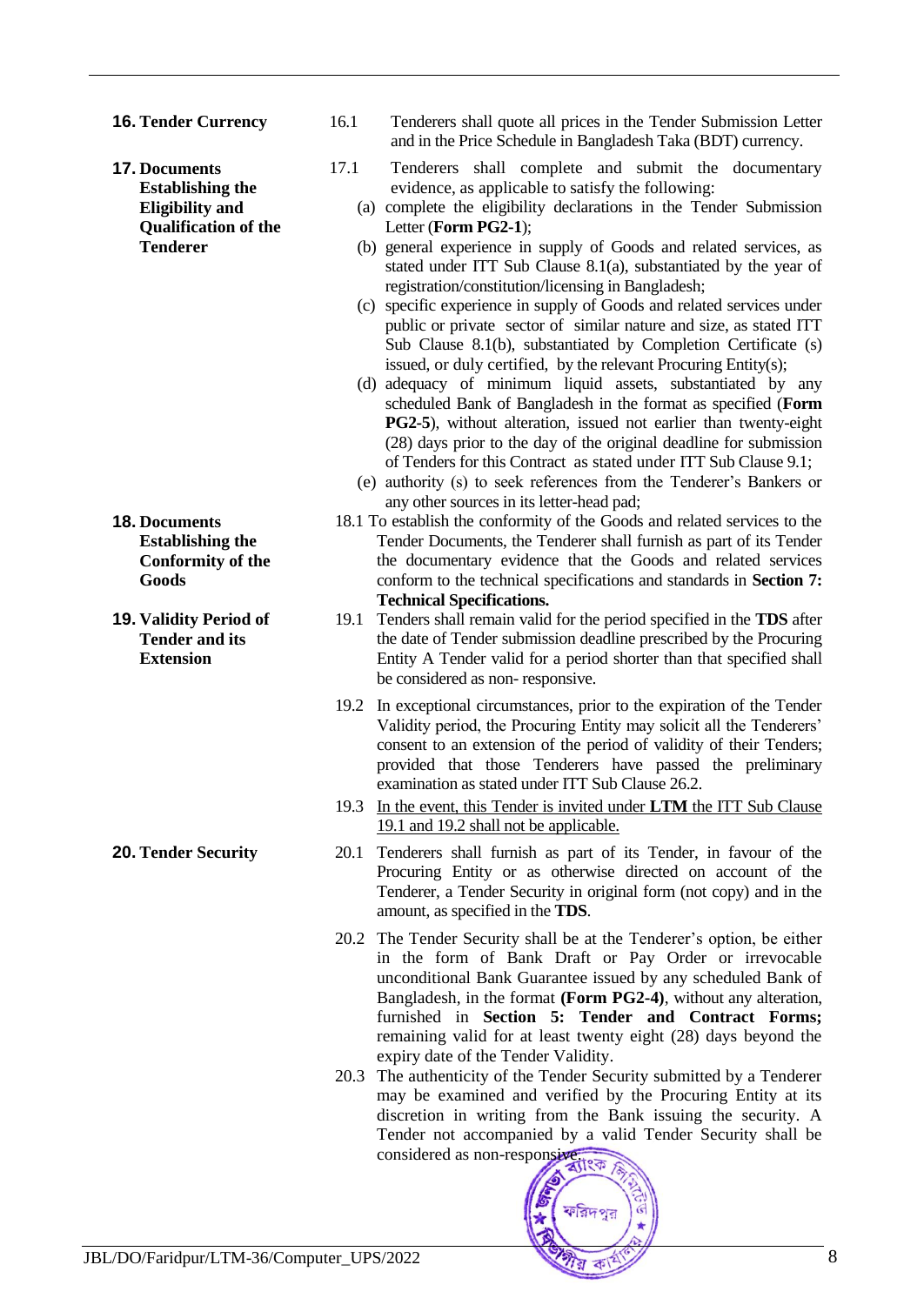- 20.4 No Tender Security shall be returned to the Tenderers before contract signing.
- 20.5 The Tender Security may be forfeited if a Tenderer:
	- (a) modifies, substitutes or withdraws its Tender after submission as stated under ITT Sub Clause 23.1;
	- (b)refuses to accept a Notification of Award, as stated under ITT Sub Clause 36 ; or
	- (c) fails to furnish Performance Security, as stated under ITT Sub Clause 37 ; or
	- (d)refuses to sign the Contract, as stated under ITT Sub Clause 38 ;
	- (e) Does not accept the correction of the Tender price following the correction of arithmetic errors, as stated under ITT Sub Clause 29.
- 20.6 In the event, this Tender is invited under **LTM;** the ITT Clause 20 shall not be applicable, as indicated in the **TDS**.

## **E. Tender Submission**

- <span id="page-8-1"></span><span id="page-8-0"></span>**21. Sealing & Marking of Tender** 21.1 Tenderers shall prepare one (1) original of the documents comprising the Tender as described in ITT Clause 4 and clearly mark it "ORIGINAL" with all particulars of the Procuring Entity, the Tenderer and the Tender.
- <span id="page-8-2"></span>**22. Deadline for Submission of Tenders** 22.1 Tenders shall be delivered to the Procuring Entity at the address specified in the **TDS** and not later than the date and time specified in the **TDS**. Any Tender received by the Procuring Entity after the deadline for submission of Tenders shall be declared LATE and returned unopened to the Tenderer.
- **23. Modification, Substitution or Withdrawal of Tender** 23.1 Tenderers may not modify, substitute or withdraw its Tender after it has been submitted. Tenders modified, substituted or withdrawn shall be rejected.

# **F. Tender Opening and Evaluation**

- 
- <span id="page-8-4"></span><span id="page-8-3"></span>**24. Tender Opening** 24.1 Tenders shall be opened immediately after the deadline for submission of Tenders at the place as specified in the **TDS** but not later than **ONE HOUR** after expiry of the submission date line.

<span id="page-8-5"></span>**25. Evaluation process** 25.1 Tender Evaluation Committee (TEC) may consider a Tender as responsive in the Evaluation, only if it is submitted in compliance with the mandatory requirements set out in the Tender Document. The evaluation process should begin immediately after Tender opening following four steps: (a) Preliminary Examination;

- (b) Technical Examinations and Responsiveness;
- (c) Financial evaluation and price comparison;
- (d) Post-qualification of the lowest evaluated responsive **Tenders**
- 26.1 The Procuring Entity shall examine the Tenders to confirm that all documentation requested in ITT Clause 4 has been provided, to determine the completeness of each document submitted.

<span id="page-8-6"></span>**26. Preliminary Examination**

- JBL/DO/Faridpur/LTM-36/Computer\_UPS/2022 9
- ৰ্গিদপ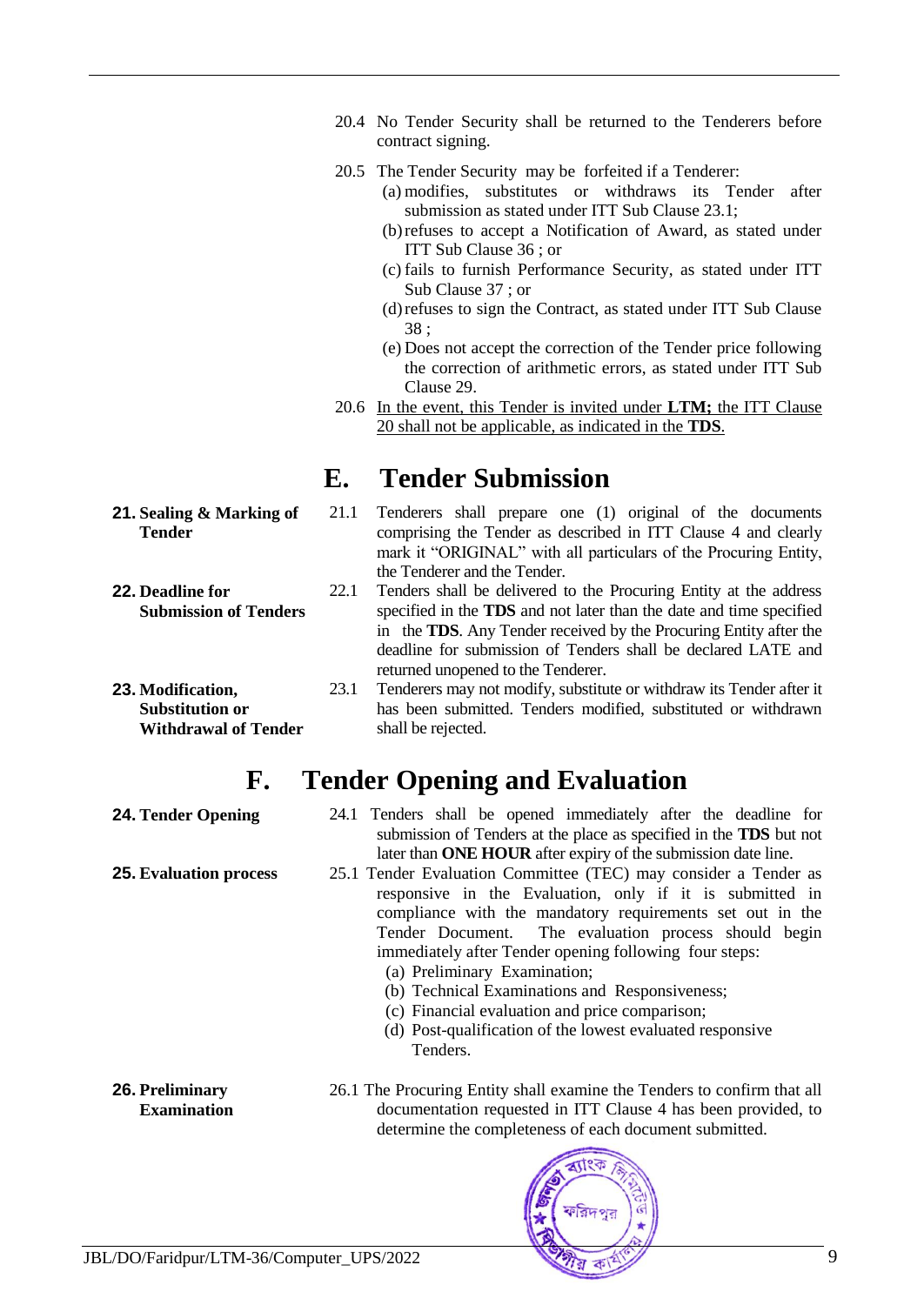- 26.2 TEC shall confirm that the following documents and information have been provided in the tender. If any of these documents or information is missing, the Tender shall be rejected:
	- (a) Tender Submission Letter;
	- (b) Price Schedule; and
	- (c) Valid Tender Security.
- 26.3 In the event, this Tender is invited under **LTM;** the following shall be applicable:
	- (a) Letter of Enlistment by the specified Procuring Entity;
	- (b) No Tender Security.

- <span id="page-9-0"></span>**27. Technical Examinations & Responsiveness**
- 27.1 If a Tender is not responsive to the mandatory requirements set out in the Tender Document, shall not subsequently be made responsive by the Tenderer by correction of the material deviation, reservation, or omission.
- 27.2 There shall be no requirement as to the minimum number of responsive Tenders.
- 27.3 There shall be no automatic exclusion of Tenders which are above or below the official estimate
- 27.4 TEC will examine the adequacy and authenticity of the documentary evidence which may follow the order below:
	- (a) Verification and examination of the documentary evidence and completed Specification Submission Sheet **(Form PG2-3**) to determine the conformity of the Goods and related services.
	- (b) Verification and examination of the documentary evidence that the Tenderer's qualifications conform to the Tender Document and the Tenderer meets each of the qualification criterion specified in Sub Section C, Qualification Criteria.
- <span id="page-9-1"></span>**28. Clarification on Tender** 28.1 TEC may ask Tenderers for clarifications of their Tenders, including breakdowns of unit rates, in order to facilitate the examination and evaluation of the Tenders.
	- 28.2 Any request for clarifications by the TEC shall not be directed towards making an apparently non-responsive Tender responsive and reciprocally the response from the concerned Tenderer shall not be articulated towards any addition, alteration or modification to its Tender.
	- 28.3 If a Tenderer does not provide clarifications of its Tender by the date and time set in the TEC's written request for clarification, its Tender shall not be considered in the evaluation.
	- 29.1 TEC shall correct any arithmetic errors that are discovered during the examination of Tenders, and shall promptly notify the concerned Tenderer(s) of any such correction(s) for due acceptance by the Tenderer. If the Tenderer that does not accept the correction of the Tender amount following correction of arithmetic errors its Tender shall be considered on-responsive.
	- 29.2 In case of discrepancy between words and figures, the rate quoted in word in the completed Price Schedule shall prevail.
- **30. Financial Evaluation** 30.1 TEC will evaluate each Tender that has been determined, up to this stage of the evaluation, to be responsive to the requirements set out in the Tender Document. in the Tender Document.



<span id="page-9-3"></span>

- 
- <span id="page-9-2"></span>**29. Correction of**

#### **Arithmetical Errors**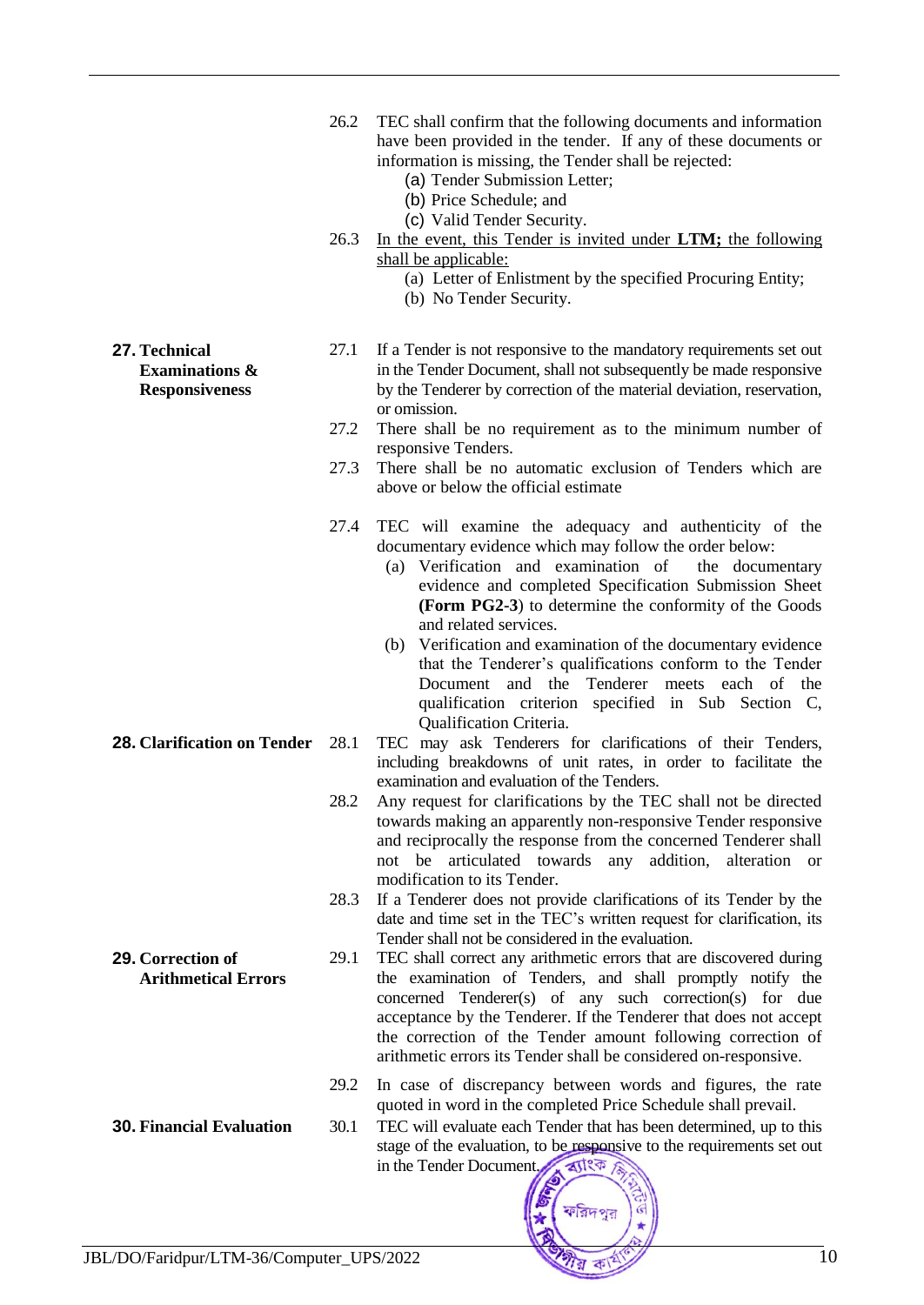<span id="page-10-1"></span><span id="page-10-0"></span>

|                                                                                                          | 30.2         | To evaluate a Tender, TEC will consider the following:<br>Tender price for Item(s) or Lot<br>(a)<br>adjustment for correction of arithmetical errors as stated<br>(b)<br>under ITT Sub Clause 29;<br>(c) Adjustment for application of the methodology for<br>determining the equivalent lot value, as stated under<br>ITT Sub Clause 15.6, as applicable.                                                                                                                                            |
|----------------------------------------------------------------------------------------------------------|--------------|-------------------------------------------------------------------------------------------------------------------------------------------------------------------------------------------------------------------------------------------------------------------------------------------------------------------------------------------------------------------------------------------------------------------------------------------------------------------------------------------------------|
|                                                                                                          | 30.3         | Variations, deviations and other factors which are in excess of the<br>requirements of the Tender Document or otherwise result in<br>unsolicited benefits for the Procuring Entity will not be taken into<br>account in Tender evaluation.                                                                                                                                                                                                                                                            |
|                                                                                                          | 30.4         | To determine the lowest-evaluated lot or combination of lots, the<br>TEC will take into account:<br>(a) The lowest-evaluated Tender for each item(s) or lot, as<br>applicable.<br>(b) The resources sufficient to meet the qualifying criteria for<br>the individual lot or aggregate of the qualifying criteria<br>for the multiple lots.                                                                                                                                                            |
| <b>31. Price Comparison</b>                                                                              | 30.5<br>31.1 | If the winning lot is missing some item $(s)$ , as stated under ITT Sub<br>Clause 23.8, comprising twenty (20) percent or less number of<br>items in the lot, the Procuring Entity may procure those missing<br>item(s) from the other responsive Tenderer(s) quoting the lowest<br>price for the missing item(s).<br>TEC will compare all responsive Tenders to determine the lowest-<br>evaluated Tender, in accordance with ITT Clause 30.                                                         |
|                                                                                                          | 31.2         | The successful Tenderer as stated under ITT Sub Clauses 31.1 shall<br>not be selected through lottery under any circumstances                                                                                                                                                                                                                                                                                                                                                                         |
| <b>32. Negotiation</b>                                                                                   | 32.1         | No negotiations shall be held during the Tender evaluation or<br>award with the lowest or any other Tenderer.                                                                                                                                                                                                                                                                                                                                                                                         |
| 33. Post-qualification                                                                                   |              | 33.1 The determination on Post-qualification shall be based upon an<br>examination of the documentary evidence of the Tenderer's<br>eligibility and qualifications submitted by the Tenderer as stated<br>under ITT Clause 17, clarifications as stated under ITT Clause<br>28 and the qualification criteria as stated under ITT Clause 7,8<br>and 9. Factors not included therein shall not be used in the<br>evaluation of the Tenderer's qualification.                                           |
| <b>34. Procuring Entity's</b><br><b>Right to Accept any or</b><br>to Reject Any or All<br><b>Tenders</b> | 34.1         | The Procuring Entity reserves the right to accept any Tender or<br>to reject any or all the Tenders any time prior to contract award<br>and, to annul the Procurement proceedings with prior approval<br>of the Head of the Procuring Entity, any time prior to the<br>deadline for submission of Tenders following specified<br>procedures, without thereby incurring any liability to Tenderers,<br>or any obligations to inform the Tenderers of the grounds for the<br>Procuring Entity's action. |

<span id="page-10-2"></span>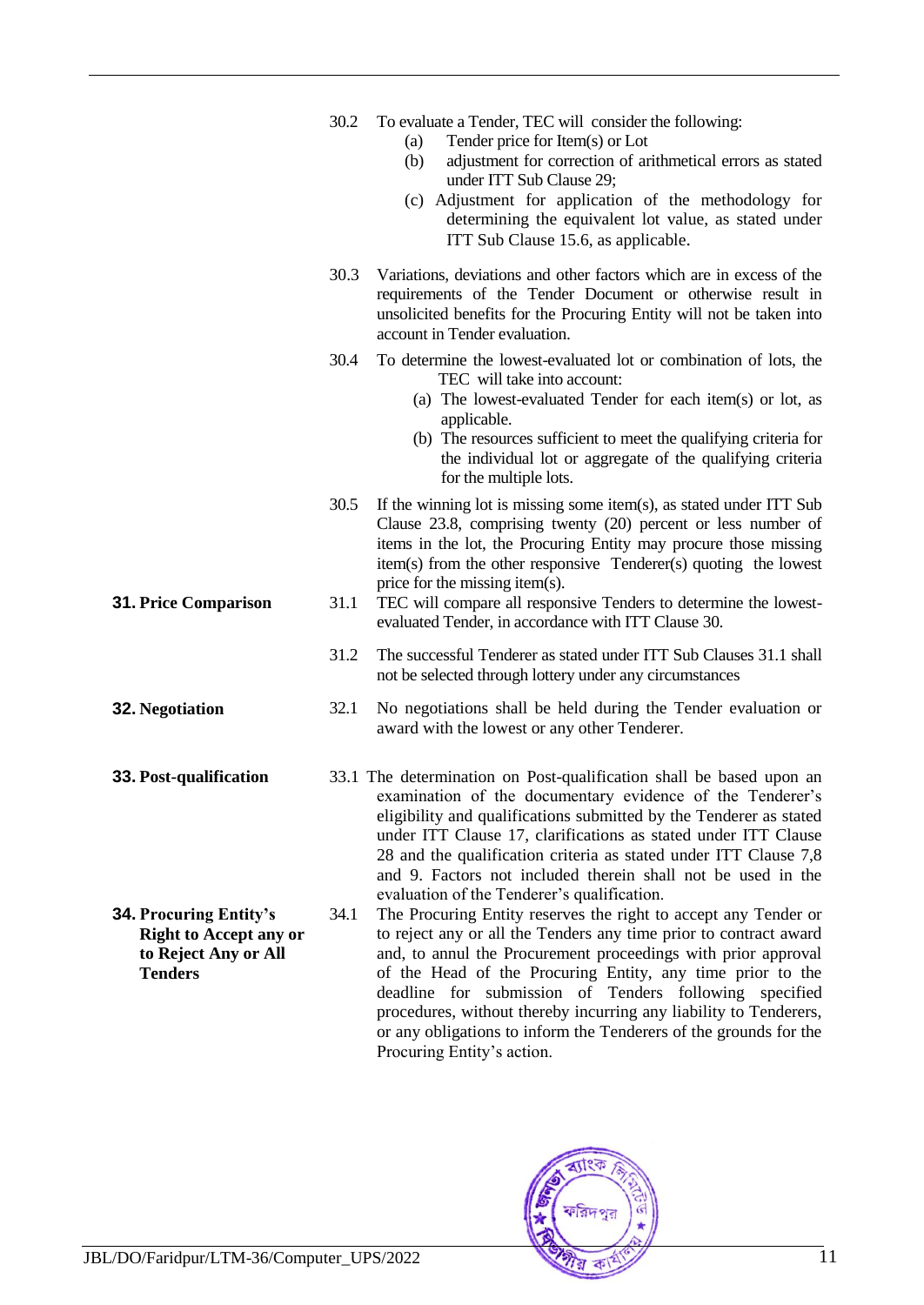## **G. Contract Award**

- <span id="page-11-0"></span>**35. Award Criteria** 35.1 The Procuring Entity shall award the Contract to the Tenderer whose Tender is responsive to all the requirements of the Tender Document and that has been determined to be the successful lowest evaluated Tender, provided further that the Tenderer is determined to be Post-qualified as stated under ITT Clause 33.
- <span id="page-11-1"></span>**36.** Notification of Award 36.1 Prior to the expiry of the Tender Validity period and within one (1) week of receipt of the approval of the award by the Approving Authority, the Procuring Entity shall issue the Notification of Award (NOA) to the successful Tenderer.
	- 36.2 The NOA, attaching the contract as per the sample **(Form PG2-6** to be signed, shall state:
		- (a) the acceptance of the Tender by the Procuring Entity;
		- (b) the price at which the contract is awarded;
		- (c) the amount of the Performance Security and its format;
		- (d) the date and time within which the Performance Security shall be furnished; and
		- (e) the date and time within which the contract shall be signed.
	- 36.3 The NOA shall be accepted in writing by the successful Tenderer within seven (7) working days from the date of its issuance.
	- 36.4 In the event, this Tender is invited for one (1) or more items on an "item-by-item" basis, contract(s) will comprise the corresponding item(s) awarded to the successful Tenderer(s) and, Contract(s) will be signed per each of the successful Tenderer(s),covering the corresponding item(s).
	- 36.5 In the event, this Tender is invited for a single lot , contract will comprise the corresponding items in the lot awarded to the successful Tenderer and, Contract will be signed with the successful Tenderer of the lot, covering the item(s).
	- 36.6 In the event, this Tender is invited for a number of lots on a "lot-bylot" basis, contracts will comprise the corresponding items in a lot awarded to the successful Tenderer(s) and, Contract(s) will be signed per each of the successful Tenderer(s) per lot, covering the corresponding item(s).
	- 36.7 Until a formal contract is signed, the NOA shall constitute a Contract, which shall become binding upon the furnishing of a Performance Security and the signing of the Contract by both parties.
- **37. Performance Security** 37.1 Performance Security shall be furnished by the successful Tenderer in BDT currency, of the amount as specified in the **TDS,** in the form of a Bank Draft, Pay Order or an irrevocable unconditional Bank Guarantee, in the format (**Form PG2-8**), without alteration, issued by any scheduled Bank of Bangladesh acceptable to the Procuring Entity; within fourteen (14) days from the date of acceptance of the NOA but not later than the date specified therein, for due performance of the Contract..
	- 37.2 Performance Security shall be required to be valid until a date twenty eight (28) days beyond the date of completion of the Supplier's performance obligations under the Contract, including any warranty obligations. Allew 13

ফরিদপর

<span id="page-11-2"></span>

- 
-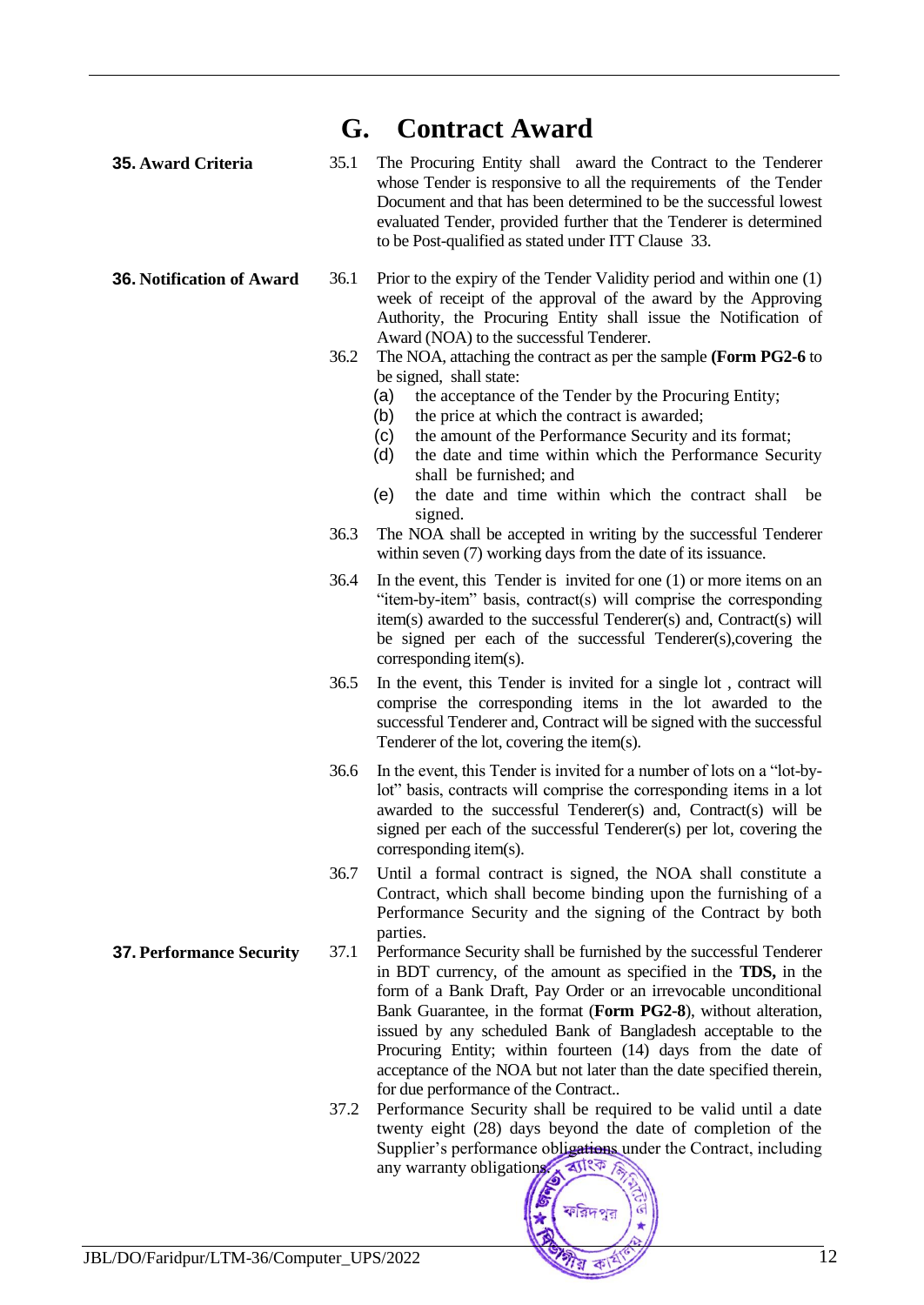- 37.3 The Procuring Entity shall verify the authenticity of the Performance Security submitted by the successful Tenderer by sending a written request to the branch of the bank issuing the Pay Order, Bank Draft or irrevocable unconditional Bank Guarantee in specified format
- <span id="page-12-0"></span>**38. Contract Signing** 38.1 At the same time as the Procuring Entity issues the NOA, the Procuring Entity shall send the draft Contract Agreement and all documents forming the Contract to the successful Tenderer(s) and, within twenty eight (28) days of the issuance of NOA, the successful Tenderer(s) and the Procuring Entity shall sign the contract.
	- 38.2 Failure of the successful Tenderer(s) to furnish the Performance Security, as stated under ITT Sub Clause 37.1, or sign the Contract, as stated under ITT Sub Clause 38.1, shall constitute sufficient grounds for the annulment of the award and forfeiture of the Tender Security. In that event the Procuring Entity may award the Contract to the next lowest evaluated responsive Tenderer(s), who is determined by the TEC to be qualified to perform the Contract satisfactorily.
	- 38.3 In the event, this Tender is invited under **LTM**, forfeiture of the Tender Security, as stated under ITT Sub Clause 38.2, shall not be applicable.
	- 39.1 The NOA for this Contract shall be published by the Procuring Entity on its Notice Board and, where applicable on its website and that notice shall be kept posted for not less than a month.
	- 39.2 Debriefing of Tenderers by the Procuring Entity shall outline the relative status and weakness only of his or her Tender requesting to be informed of the grounds for not accepting the Tender submitted by him or her, without disclosing information about any other Tenderer.
- <span id="page-12-1"></span>**40. Right to Complain** 40.1 Tenderer has the right to complain in accordance with the Public Procurement Act 2006 and the Public Procurement Rules, 2008.

**39. Publication of Notification of Award of Contract and Debriefing of Tenderers**

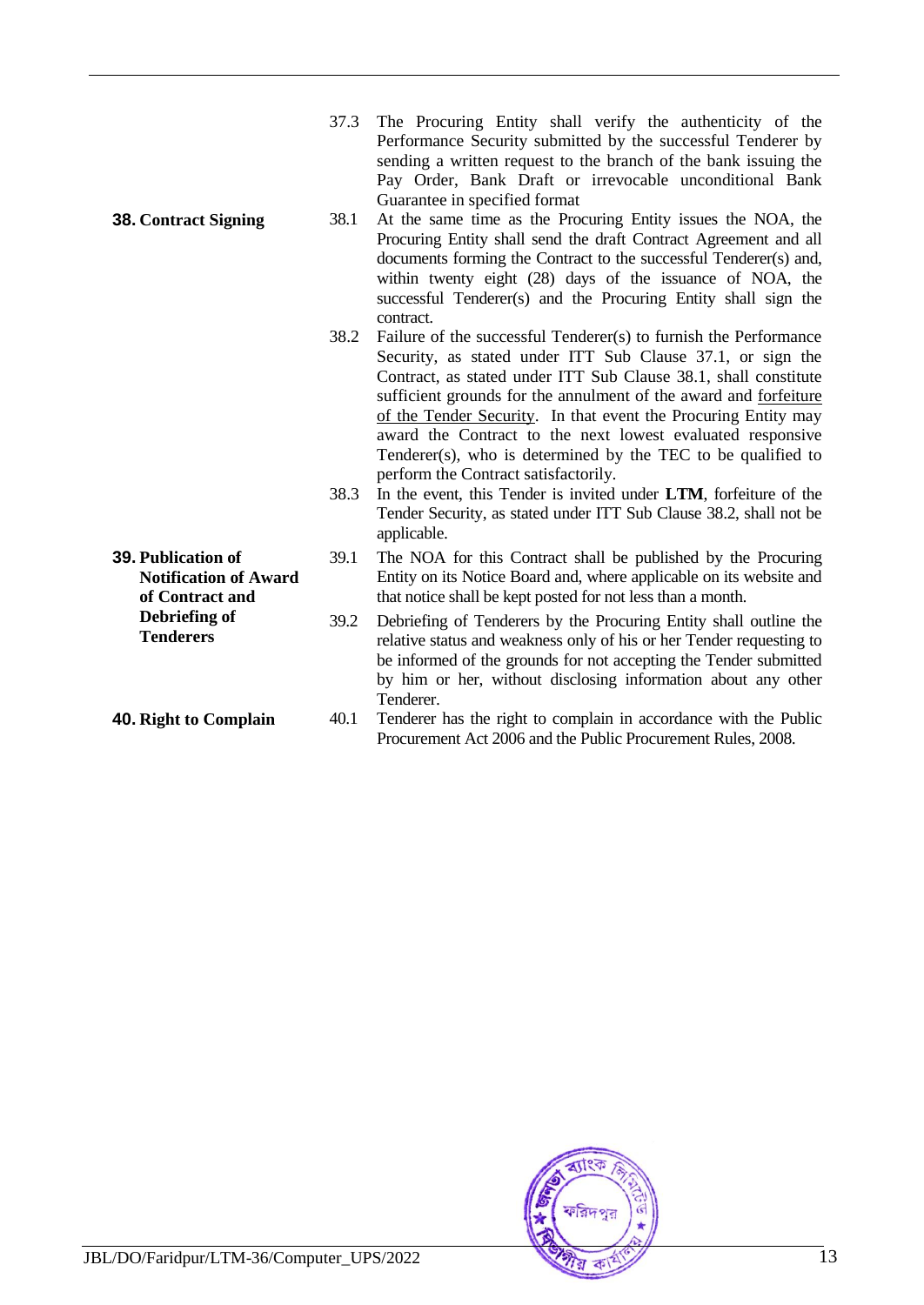<span id="page-13-2"></span><span id="page-13-1"></span><span id="page-13-0"></span>

|                   | Instructions for completing the Tender Data Sheet are provided, as needed, in the notes in italics and under<br>lined mentioned for the relevant ITT Clauses.                                                                                                                                                                      |  |  |
|-------------------|------------------------------------------------------------------------------------------------------------------------------------------------------------------------------------------------------------------------------------------------------------------------------------------------------------------------------------|--|--|
| <b>ITT Clause</b> | Amendments of, and Supplements to, Clauses in the Instruction to Tenderers                                                                                                                                                                                                                                                         |  |  |
|                   | <b>General</b><br>A.                                                                                                                                                                                                                                                                                                               |  |  |
| <b>ITT 1.1</b>    | The Procuring Entity is Janata Bank Limited, Divisional Office, Faridpur represented<br>by General Manager.                                                                                                                                                                                                                        |  |  |
|                   | The Name of the Tender is:<br>Tender for procurement of Supply and Installation of 13 (Thirteen) pieces Computer<br>and 22(Twenty Two) Pieces Offline UPS (650VA) for Different Office/ Branches under<br>Divisional Office, Faridpur of Janata Bank Limited on Turn-key basis following<br><b>Limited Tendering Method (LTM).</b> |  |  |
|                   | Tender Ref: JBL/DO/Faridpur/LTM-36/Computer_UPS/2022<br>Issued on: 22-06-2022                                                                                                                                                                                                                                                      |  |  |
|                   | Lot-01: Computer                                                                                                                                                                                                                                                                                                                   |  |  |
|                   | Lot-02: Offline UPS(650VA)                                                                                                                                                                                                                                                                                                         |  |  |
|                   | if there is more than one lot, individual lots are to be identified in conformity with Schedule of Requirements for<br>Goods and related services].                                                                                                                                                                                |  |  |
| <b>ITT 3.1</b>    | Enlisted Tenderers of the Category-1 (LOT-01) and Category-2 (LOT-02) of Information<br>and Communication Technology (System) Department, Janata Bank Limited, Head office,<br>Dhaka for the year of 2022 are eligible to participate in this Tender.                                                                              |  |  |
|                   | <b>Tender Document</b><br><b>B.</b>                                                                                                                                                                                                                                                                                                |  |  |
| <b>ITT 6.1</b>    | For clarification of Tender Document purposes only, the Procuring Entity's address is:                                                                                                                                                                                                                                             |  |  |
|                   | <b>Attention Deputy General Manager</b>                                                                                                                                                                                                                                                                                            |  |  |
|                   | Address: Janata Bank Limited, Divisional Office                                                                                                                                                                                                                                                                                    |  |  |
|                   | Faridpur Tower (2nd floor), Mujib Road, Niltuli, Faridpur.                                                                                                                                                                                                                                                                         |  |  |
|                   | Telephone: +880247880-3909,3809,3881-3.                                                                                                                                                                                                                                                                                            |  |  |
|                   | Electronic mail address: faridpur@janatabank-bd.com                                                                                                                                                                                                                                                                                |  |  |
|                   | and contact Procuring Entity within [insert date]                                                                                                                                                                                                                                                                                  |  |  |
|                   | $\mathbf{C}$ .<br><b>Preparation of Tender</b>                                                                                                                                                                                                                                                                                     |  |  |
|                   | Tenders being invited for one or more items on an "item-by-item" basis.                                                                                                                                                                                                                                                            |  |  |
| <b>ITT 7.1</b>    | Lot: 01 (Computer)                                                                                                                                                                                                                                                                                                                 |  |  |
|                   | Lot: 02 (Offline UPS(650VA))                                                                                                                                                                                                                                                                                                       |  |  |
|                   |                                                                                                                                                                                                                                                                                                                                    |  |  |

<span id="page-13-3"></span>ফরিদপর

# **Section 2. Tender Data Sheet**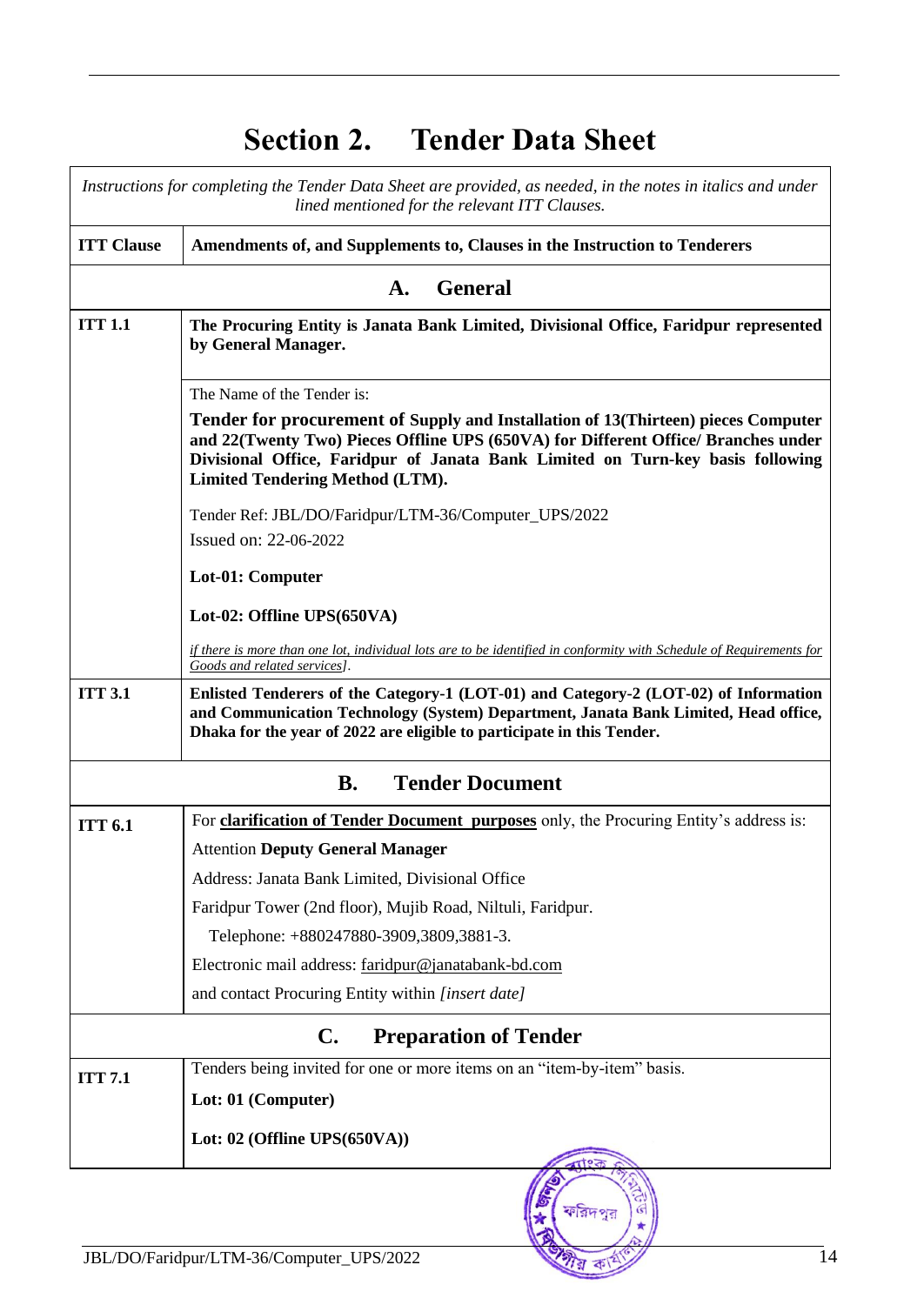<span id="page-14-1"></span><span id="page-14-0"></span>

| <b>ITT 11.1</b>                                | The Tender Validity period shall be 60 days.                                                                                                                                                                                                                     |  |  |
|------------------------------------------------|------------------------------------------------------------------------------------------------------------------------------------------------------------------------------------------------------------------------------------------------------------------|--|--|
| <b>ITT 12.1</b>                                | Tender Security Shall not be Required                                                                                                                                                                                                                            |  |  |
|                                                | <b>Submission of Tender</b><br>Е.                                                                                                                                                                                                                                |  |  |
| <b>ITT 15.1</b>                                | For <b>Tender submission purposes</b> only, the Procuring Entity's address is:<br>Deputy General Manager<br>Address: Janata Bank Limited, Divisional Office<br>Faridpur Tower (2nd floor), Mujib Road, Niltuli, Faridpur.<br>Date & Time: 06-07-2022 on 03.00 PM |  |  |
| F.<br><b>Opening and Evaluation of Tenders</b> |                                                                                                                                                                                                                                                                  |  |  |
| <b>ITT 16.1</b>                                | The Tender opening shall take place at:<br>Address: Janata Bank Limited, Divisional Office<br>Faridpur Tower (2nd floor), Mujib Road, Niltuli, Faridpur.<br>Date & Time: 06-07-2022 on 03.15 PM                                                                  |  |  |
|                                                | <b>G. Contract Award</b>                                                                                                                                                                                                                                         |  |  |
| <b>ITT 37.1</b>                                | The amount of Performance Security shall be 10 percent of the Contract Price and, no<br>Retention Money shall be deducted from the successful Tenderer's payable invoices during<br>Contract implementation, if awarded the Contract.                            |  |  |

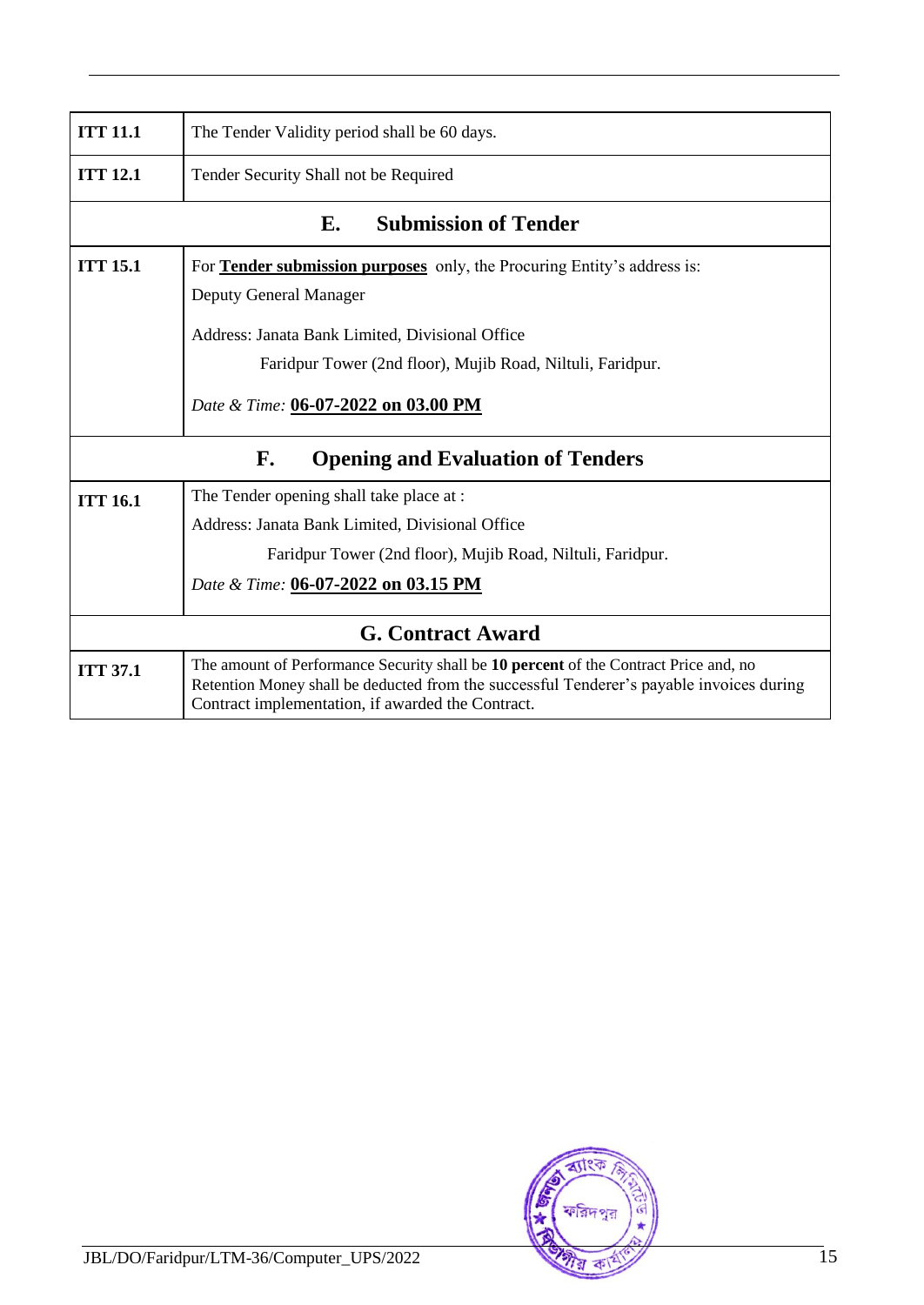# **Section 3 .General Conditions of Contract**

- 
- <span id="page-15-1"></span><span id="page-15-0"></span>**1. Definitions** 1.1 The following words and expressions shall have the meaning hereby assigned to them. Boldface type is used to identify the defined term:
	- (a) **Completion Schedule** means the fulfilment of the Related Services by the Supplier in accordance with the terms and conditions set forth in the Contract;
	- (b) **Contract Agreement** means the Agreement entered into between the Procuring Entity and the Supplier, together with the Contract Documents referred to therein, including all attachments, appendices, and all documents incorporated by reference therein;
	- (c) **Contract Documents** means the documents listed in the Contract Agreement, including any amendments thereto;
	- (d) **Contract Price** means the price stated in the Notification of Award and thereafter as adjusted in accordance with the provisions of the Contract; ;
	- (e) **Day** means calendar days unless otherwise specified as working days;
	- (f) **Delivery** means the transfer of ownership of the Goods from the Supplier to the Procuring Entity in accordance with the terms and conditions set forth in the Contract;
	- (g) **Goods** means raw materials, products and equipment and objects in solid, liquid or gaseous form, electricity, and related Services if the value of such Services does not exceed that of the Goods themselves ;
	- (h) **Government** means the Government of the People's Republic of Bangladesh;
	- (i) **Procuring Entity** meansa Entity having administrative and financial powers to undertake Procurement of Goods, Works or Services using public funds, as specified in the **PCC**;
	- (j) **Related Services** means Services linked to the supply of Goods contracts;
	- (k) **Supplier** means a Person under contract with a Procuring Entity for the supply of Goods and related Services under the Act;
	- (l) **Writing** means communication written by hand or machine duly signed and includes properly authenticated messages by facsimile or electronic mail.
	- 2.1 The Government requires that Procuring Entity as well as the Supplier shall, during the Procurement proceedings and the execution of Contracts under public funds, ensure-
		- (a) strict compliance with the provisions of Section 64 of the Public Procurement Act 2006 (Act 24 of 2006);
		- (b) abiding by the code of ethics as mentioned in the Rule127 of the Public Procurement Rules, 2008;
		- (c) That neither it's any officer nor any staff or any other agents or intermediaries working on its behalf engages in any practice as detailed in the Rule 127.



<span id="page-15-2"></span>**2. Corrupt, Fraudulent, Collusive or Coercive Practices**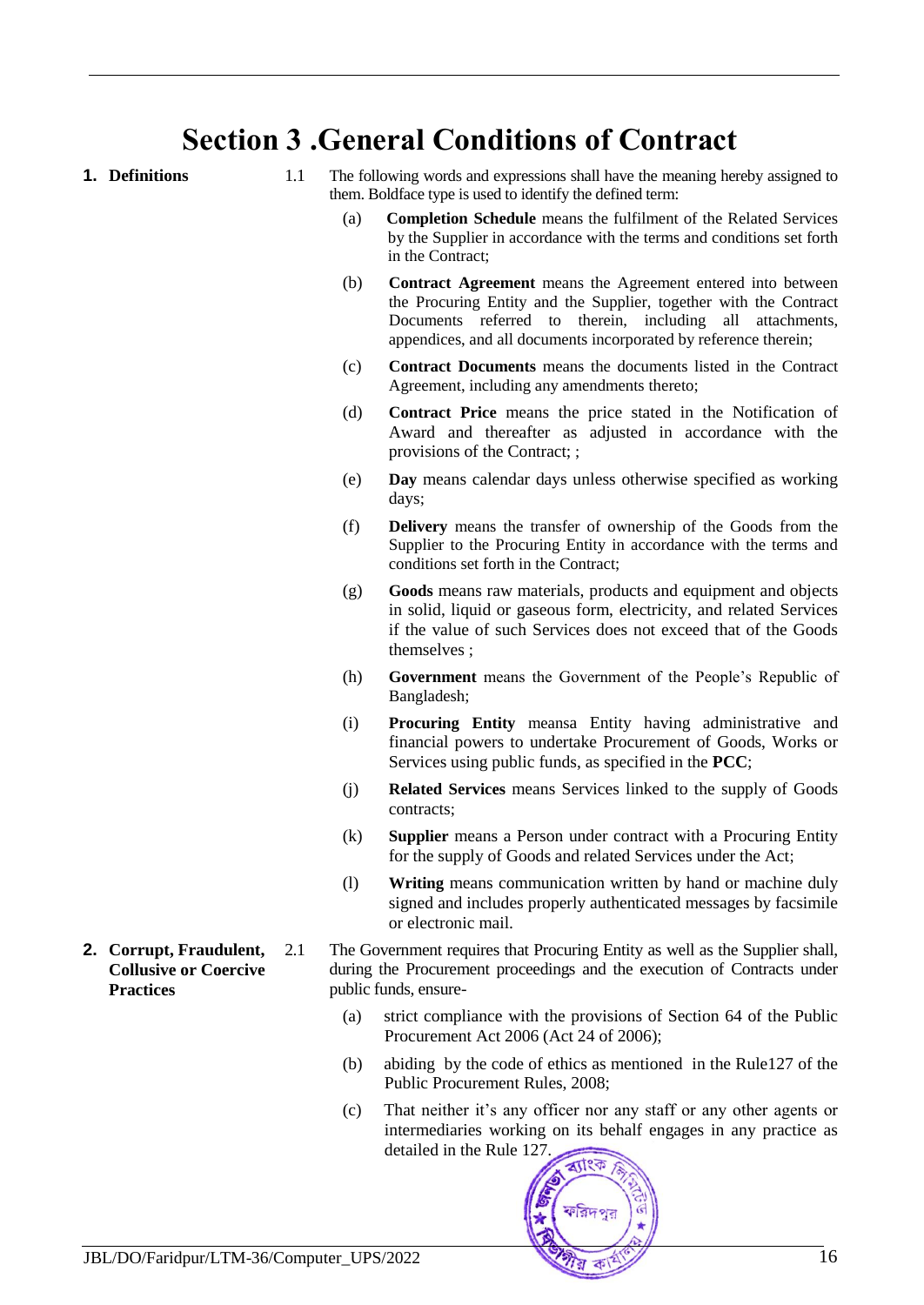<span id="page-16-4"></span><span id="page-16-3"></span><span id="page-16-2"></span><span id="page-16-1"></span><span id="page-16-0"></span>

|    |                                                                                                     | 2.2        | If corrupt, fraudulent, collusive or coercive practices of any kind determined<br>by the Procuring Entity against the Supplier alleged to have carried out such<br>practices, the Procuring Entity will;                                                                                                                                                                                                                                                                                                                                 |
|----|-----------------------------------------------------------------------------------------------------|------------|------------------------------------------------------------------------------------------------------------------------------------------------------------------------------------------------------------------------------------------------------------------------------------------------------------------------------------------------------------------------------------------------------------------------------------------------------------------------------------------------------------------------------------------|
|    |                                                                                                     |            | exclude the Supplier from further participation in the particular<br>(a)<br>Procurement proceeding; or                                                                                                                                                                                                                                                                                                                                                                                                                                   |
|    |                                                                                                     |            | Declare, at its discretion, the Supplier to be ineligible to<br>(b)<br>participate in further Procurement proceedings, either indefinitely<br>or for a specific period of time.                                                                                                                                                                                                                                                                                                                                                          |
|    | <b>3. Documents Forming</b><br>the Contract and<br>Priority of<br><b>Documents</b><br>4. Assignment | 3.1<br>4.1 | The following documents forming the Contract shall be in the following<br>order of precedence, namely :<br>the signed Contract Agreement;<br>(a)<br>the Notification of Award;<br>(b)<br>The completed Tender;<br>(c)<br>Particular Conditions of Contract;<br>(d)<br>General Conditions of Contract;<br>(e)<br>Technical Specifications;<br>(f)<br>Priced Schedule and Schedule of Requirements and;<br>(g)<br>Other Documents as appropriate.<br>(h)<br>The Supplier shall not assign his rights or obligations under the Contract, in |
|    |                                                                                                     |            | whole or in part.                                                                                                                                                                                                                                                                                                                                                                                                                                                                                                                        |
| 5. | Supplier's<br><b>Responsibilities</b>                                                               | 5.1        | Delivery of the Goods and completion of the Related Services shall be in<br>accordance with the Delivery and Completion Schedule specified in the<br>Section 6: Schedule of Requirements. The documents to be furnished by the<br>Supplier shall be specified in the PCC.                                                                                                                                                                                                                                                                |
|    | <b>6. Procuring Entity's</b><br><b>Responsibilities</b>                                             | 6.1        | The Procuring Entity shall pay the Supplier, in consideration of the provision<br>of Goods and Related Services, the Contract Price under the provisions of the<br>Contract at the times and manner prescribed in the Contract Agreement.                                                                                                                                                                                                                                                                                                |
|    | 7. Acceptance                                                                                       | 7.1        | Acceptance by the Procuring Entity shall be completed in the form of an<br>Acceptance Certificate, unless any defects in the supply, any damage during<br>transportation or any failure to meet the required performance criteria of the<br>supply are identified and reported to the Supplier.                                                                                                                                                                                                                                          |
|    |                                                                                                     | 7.2        | Technical Inspection and Acceptance Committee (TIAC), if considered<br>appropriate and constituted by the Procuring Entity shall commence the<br>inspection and acceptance process within twenty-four(24) hours from<br>delivery of the goods, and shall complete the same as soon as practicable.                                                                                                                                                                                                                                       |
|    | <b>8. Contract Price</b>                                                                            | 8.1        | The Contract Price shall be as specified in the <b>PCC</b>                                                                                                                                                                                                                                                                                                                                                                                                                                                                               |
|    | 9. Transportation                                                                                   | 9.1        | The Supplier is required under the Contract to transport the Goods to a<br>specified place of destination as specified in Section 6: Schedule of<br>Requirements.                                                                                                                                                                                                                                                                                                                                                                        |
|    | <b>10. Terms of Payment</b>                                                                         | 10.1       | The method and conditions of payment to be made to the Supplier under<br>this Contract shall be as follows:                                                                                                                                                                                                                                                                                                                                                                                                                              |
|    |                                                                                                     |            | On Delivery and Acceptance: Hundred (100) percent of the Contract Price<br>of the Goods delivered shall be paid after submission of documents specified<br>in GCC Clause 5, supported by the Acceptance Certificate issued by the<br>Procuring Entity pursuant to GCC Clause 7                                                                                                                                                                                                                                                           |
|    | <b>11. Performance Security</b>                                                                     | 11.1       | The proceeds of the Performance Security shall be payable to the<br>Procuring Entity as compensation for any loss resulting from the<br>Supplier's failure to complete its obligations under the Contract and, the<br>Procuring Entity shall not make any claim under the security, except for                                                                                                                                                                                                                                           |

 $\frac{1}{\mathcal{G}}$ 

 $\star$ 

<span id="page-16-8"></span><span id="page-16-7"></span><span id="page-16-6"></span><span id="page-16-5"></span>ফরিদপুর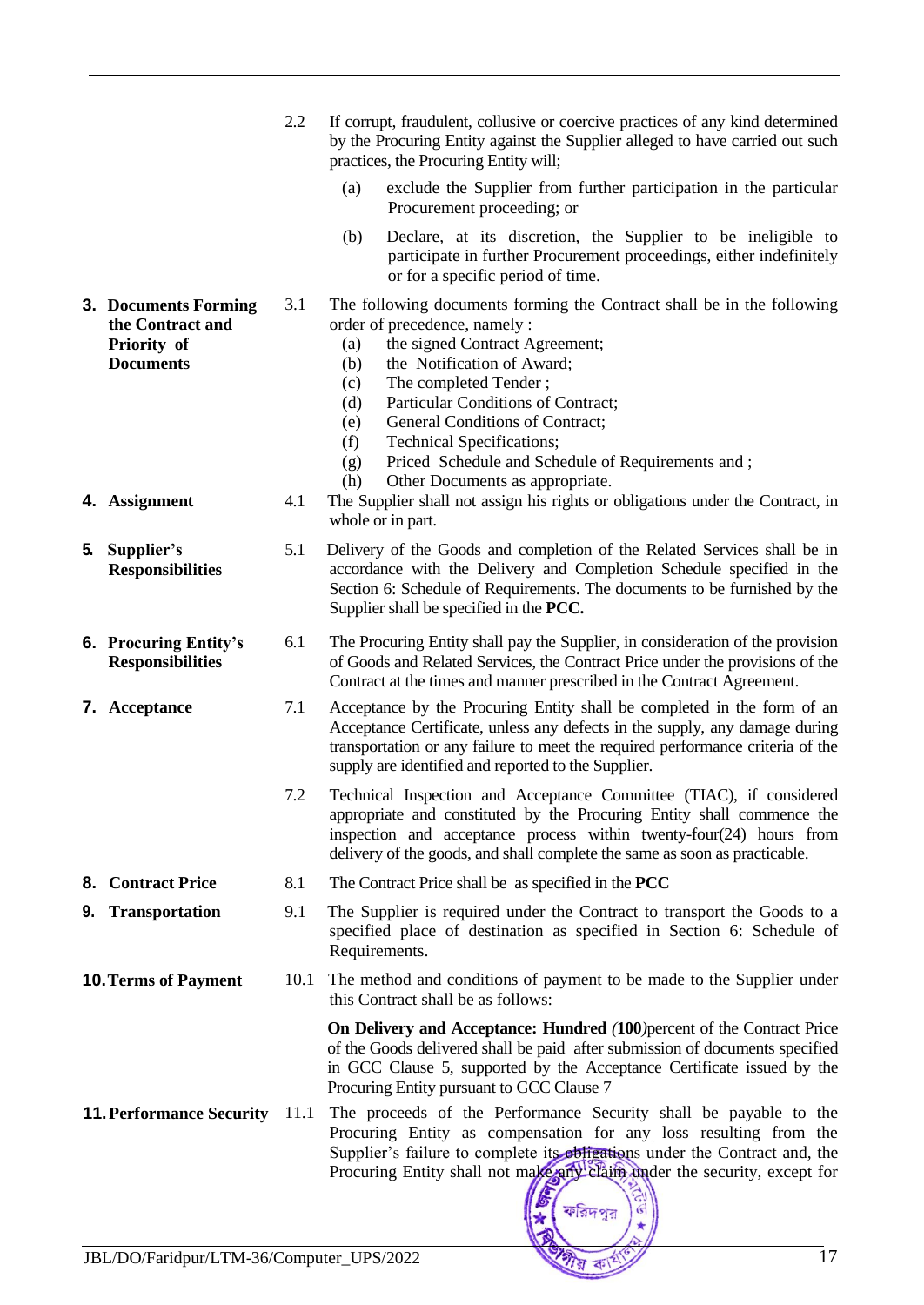<span id="page-17-4"></span><span id="page-17-3"></span><span id="page-17-2"></span><span id="page-17-1"></span><span id="page-17-0"></span>

|                                                    |      | amounts to which the Procuring Entity is entitled under the Contract.                                                                                                                                                                                                                                                                                                                                                                                                                                                                                                                                                                                                                                                                                                   |
|----------------------------------------------------|------|-------------------------------------------------------------------------------------------------------------------------------------------------------------------------------------------------------------------------------------------------------------------------------------------------------------------------------------------------------------------------------------------------------------------------------------------------------------------------------------------------------------------------------------------------------------------------------------------------------------------------------------------------------------------------------------------------------------------------------------------------------------------------|
|                                                    |      | 11.2 The Performance Security shall be discharged by the Procuring Entity and<br>returned to the Supplier not later than twenty-eight (28) days following<br>the date of Completion of the Supplier's performance obligations under<br>the Contract, including any warranty obligations as stated under GCC<br>Clause 13, provided that there are no claims field against the Supplier.                                                                                                                                                                                                                                                                                                                                                                                 |
| <b>12. Inspections &amp; Tests</b>                 | 12.1 | The Procuring Entity shall have the right to test the Goods to confirm<br>their conformity to the Contract specifications. The Supplier shall at its<br>own expense and at no cost to the Procuring Entity, carry out all such tests<br>of the Goods and related services as required under the Contract.                                                                                                                                                                                                                                                                                                                                                                                                                                                               |
| <b>13. Warranty</b>                                | 13.1 | Warranty shall be required from the Supplier for a minimum period as<br>specified in the PCC. The Warranty Period of the Supplies shall start from<br>the date of completion of delivery in the form of, submission by the Supplier<br>and acceptance by the Procuring Entity, of the Delivery Chalan.                                                                                                                                                                                                                                                                                                                                                                                                                                                                  |
| <b>14. Delays in Delivery</b><br>and Extensions of | 14.1 | The Supplier shall deliver the Goods or perform the services within the<br>period, as specified in the Delivery and Completion Schedule.                                                                                                                                                                                                                                                                                                                                                                                                                                                                                                                                                                                                                                |
| <b>Time</b>                                        | 14.2 | The Procuring Entity may extend the Delivery and Completion Schedule by<br>twenty (20) percent of the original Contract time on reasonably acceptable<br>grounds. In the case an extension of the Delivery and Completion Schedule<br>required is or will be more than twenty (20) present of the original Contract<br>time, approval of the Head of the Procuring Entity or an officer authorized<br>by him or her for the same shall be required to be obtained.                                                                                                                                                                                                                                                                                                      |
| <b>15. Liquidated Damages</b>                      | 15.1 | If the Supplier fails to complete the delivery of Goods and related services<br>within the Delivery and Completion Schedule specified in the contract or as<br>extended, the Procuring Entity shall, as Liquidated Damages, deduct from<br>the Contract Price, a sum at the present-rate per day of delay as specified in<br>the PCC, of the contract value of the undelivered Goods and related services<br>or part thereof delivered after the Delivery and Completion Schedule or as<br>extended. The total amount of Liquidated Damages shall not exceed the<br>amount specified in the PCC. The Procuring Entity may deduct Liquidated<br>damages from payments due to the Supplier. Payment of Liquidated<br>damages shall not affect the Supplier's liabilities. |
| <b>16. Termination for</b><br><b>Default</b>       | 16.1 | The Procuring Entity without prejudice to any other remedy for breach of<br>Contract, by giving twenty-eight (28) days written notice of default sent to<br>the Supplier, may terminate the Contract in whole or in part, if:                                                                                                                                                                                                                                                                                                                                                                                                                                                                                                                                           |
|                                                    |      | the Supplier fails to deliver any or all of the Goods within the period<br>(a)<br>specified in the Contract, or within any extension thereof granted<br>by the Procuring Entity pursuant to GCC Clause 14.2; or<br>the Supplier fails to perform any other obligation under the Contract;<br>(b)<br><b>or</b>                                                                                                                                                                                                                                                                                                                                                                                                                                                           |
|                                                    |      | the Supplier, in the judgment of the Procuring Entity has engaged<br>(c)<br>in corrupt, fraudulent, collusive or coercive practices, as stated<br>under GCC Clause2, in competing for or in executing the<br>Contract; or                                                                                                                                                                                                                                                                                                                                                                                                                                                                                                                                               |
|                                                    |      | (d) when the deductible amount due to Liquidated Damage reaches its<br>maximum as stated under GCC Clause 15.                                                                                                                                                                                                                                                                                                                                                                                                                                                                                                                                                                                                                                                           |
|                                                    | 16.1 | In the event the Procuring Entity terminates the Contract in whole or in part,<br>as stated under GCC Clause 16.1, the Procuring Entity may procure, upon<br>such terms and in such manner as it deems appropriate, Goods or related<br>ফরিদপুর<br>6                                                                                                                                                                                                                                                                                                                                                                                                                                                                                                                    |
| JBL/DO/Faridpur/LTM-36/Computer_UPS/2022           |      | 18                                                                                                                                                                                                                                                                                                                                                                                                                                                                                                                                                                                                                                                                                                                                                                      |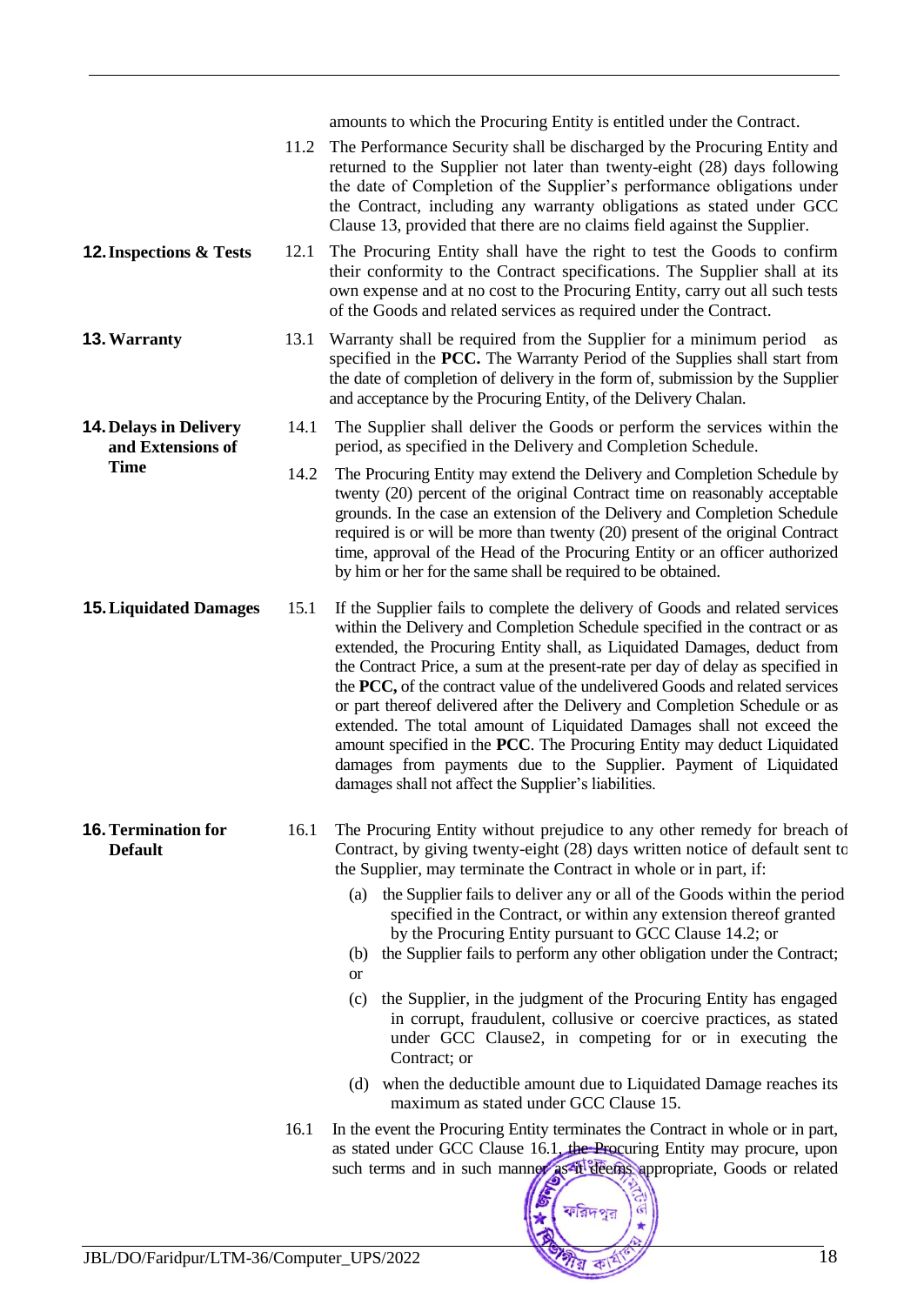services similar to those undelivered or not performed, and the Supplier shall be liable to the Procuring Entity for any additional costs for such similar Goods or related services. However, the Supplier shall continue performance of the Contract to the extent not terminated.

- <span id="page-18-0"></span>**17. Contract Amendment** 17.1 Subject to applicable laws, no variation in or modification of the terms of this Contract shall be made except by written amendment signed by the parties.
	- 17.2 The Procuring Entity shall amend the Contract, incorporating the changes approved in accordance with the Delegation of Financial Power or subdelegation thereof and, introduced to the original Terms and Conditions of the Contract.
	- 18.1 Amicable Settlement:

The Procuring Entity and the Supplier shall use their best efforts to settle amicably all disputes arising out of or in connection with this Contract or its interpretation.

#### 18.2 Arbitration

<span id="page-18-1"></span>**18.Settlement of Disputes**

- (a) If the Parties are unable to reach a settlement under GCC Clause 18.1 within twenty eight (28) days of the first written correspondence on the matter of disagreement, then either Party may give notice to the other party of its intention to commence arbitration in accordance with GCC Sub Clause 18.2(b);
- (b) The arbitration shall be conducted in accordance with the Arbitration Act (Act No 1 of 2001) of Bangladesh as at present in force and in the place shown in the **PCC**.



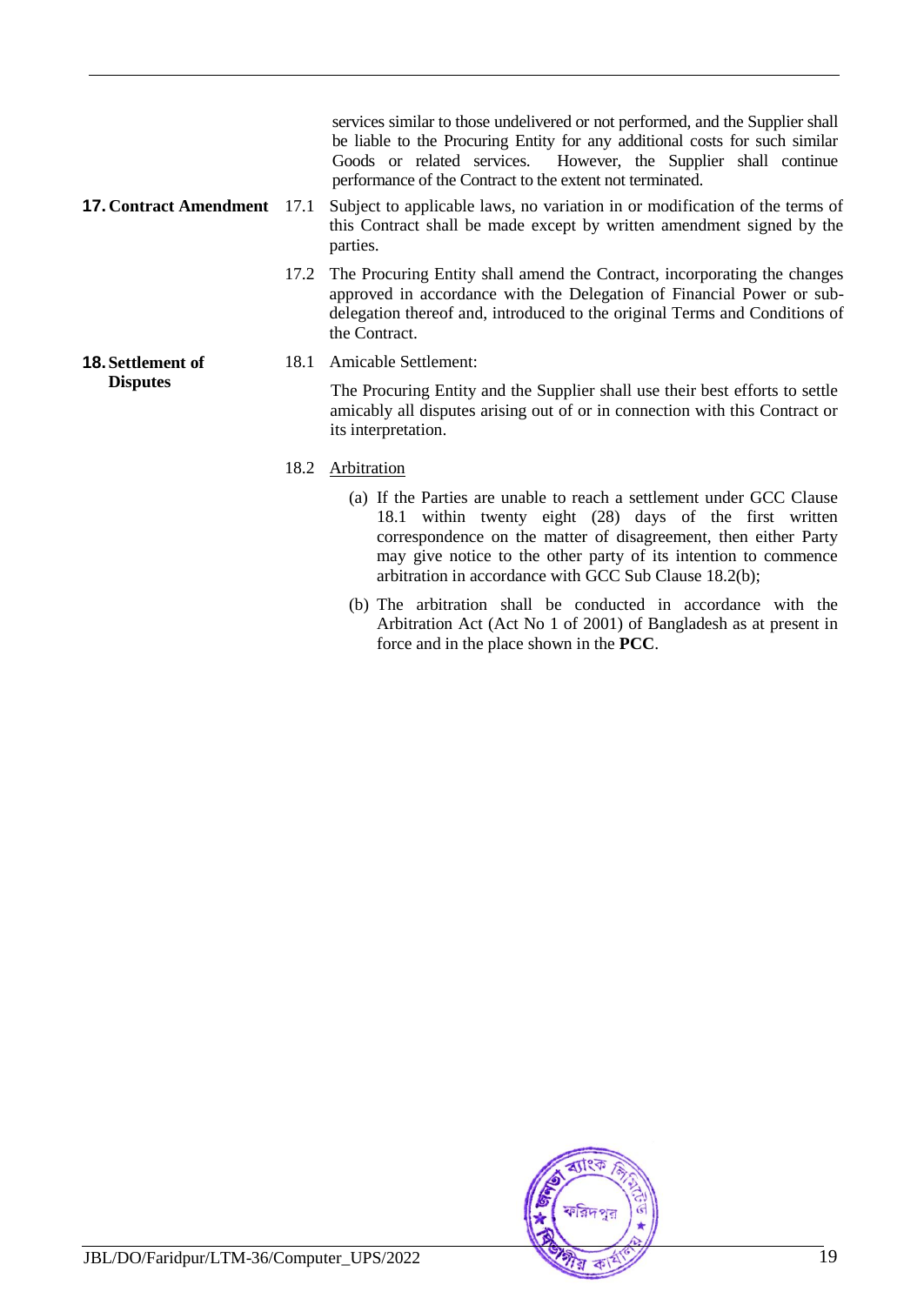# **Section 4. Particular Conditions of Contract**

<span id="page-19-0"></span>

| Instructions for completing the Particular Conditions of Contracture provided, as needed, in the notes in italics mentioned for the<br>relevant GCC Clauses |                                                                                                                                                                                                                                                                               |  |  |
|-------------------------------------------------------------------------------------------------------------------------------------------------------------|-------------------------------------------------------------------------------------------------------------------------------------------------------------------------------------------------------------------------------------------------------------------------------|--|--|
| <b>GCC Clause</b>                                                                                                                                           | Amendments of, and Supplements to, Clauses in the General Conditions of<br>Contract                                                                                                                                                                                           |  |  |
| <b>GCC 1.1 (i)</b>                                                                                                                                          | The Procuring Entity is General Manager                                                                                                                                                                                                                                       |  |  |
|                                                                                                                                                             | Janata Bank Limited, Divisional Office, Faridpur.                                                                                                                                                                                                                             |  |  |
|                                                                                                                                                             | Address: Faridpur Tower (2nd floor), Mujib Road, Niltuli, Faridpur                                                                                                                                                                                                            |  |  |
| <b>GCC 5.1</b>                                                                                                                                              | The documents to be furnished by the Supplier shall be as follows:                                                                                                                                                                                                            |  |  |
|                                                                                                                                                             | Supplier's invoice showing Goods' description, quantity, unit rates, total<br>a.<br>amountetc;                                                                                                                                                                                |  |  |
|                                                                                                                                                             | Supplier's Warranty Certificate (if any);<br>b.                                                                                                                                                                                                                               |  |  |
|                                                                                                                                                             | [The above requirements should be reviewed by a Procuring Entity on a case-by-case basis, with<br>amendments being made as necessary.]                                                                                                                                        |  |  |
| <b>GCC 8.1</b>                                                                                                                                              | The Contract price is Tk. [Tenderer are requested to insert their offered<br>contract Price]                                                                                                                                                                                  |  |  |
| GCC 13.1                                                                                                                                                    | The Warranty Period shall be :                                                                                                                                                                                                                                                |  |  |
|                                                                                                                                                             | For Lot: 01; 3(Three) years full warranty of the offered goods with on<br>site support, labour, parts and replacement.                                                                                                                                                        |  |  |
|                                                                                                                                                             | For Lot: 02; 3(Three) years full warranty of the offered goods with on<br>site support, labour, parts and replacement.                                                                                                                                                        |  |  |
| <b>GCC 15.1</b>                                                                                                                                             | The amount of Liquidated Damages is one (1) percent of the contract value of the<br>undelivered Goods or any part thereof delivered after expiry of the Delivery and<br>Completion Schedule or extended Delivery and Completion Schedule, as applicable,<br>per day of delay. |  |  |
|                                                                                                                                                             | The maximum amount of Liquidated Damages for the undelivered Goods or any part<br>thereof is (10) percent of the final Contract Price of the whole of the Goods and related<br>services.                                                                                      |  |  |
| <b>GCC 18.2(b)</b>                                                                                                                                          | Arbitration shall take place in: [insert the name of the place with location and district]                                                                                                                                                                                    |  |  |



 $\overline{1}$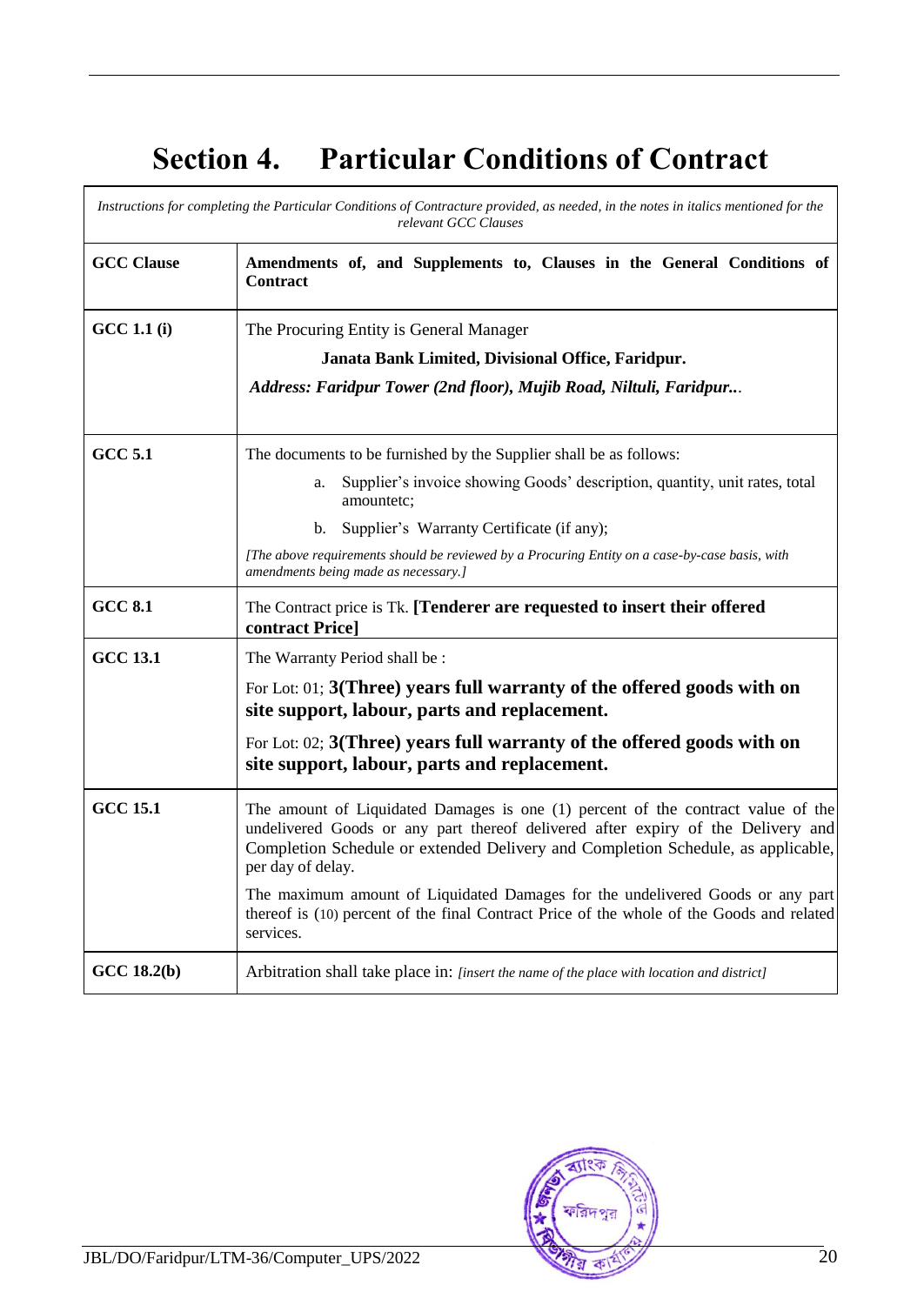# <span id="page-20-0"></span>**Section 5. Tender Forms&Contract Forms**

**Form Title**

#### **Tender Forms**

| $PG2 - 1$ | <b>Tender Submission Letter</b>                                                             |
|-----------|---------------------------------------------------------------------------------------------|
| $PG2-2$   | Price Schedule for Goods & related services                                                 |
| $PG2 - 3$ | Specifications Submission and Compliance Sheet                                              |
| $PG2-4$   | Bank Guarantee for Tender Security ( <i>if applicable and, when this option is chosen</i> ) |
| $PG2-5$   | Bank's Letter of Commitment for Line of Credit (when this option is chosen)                 |

Forms **PG2-1 to PG2-5** comprises part of the Tender.

#### **Contract Forms**

| $PG2-6$ | Notification of Award                                                |
|---------|----------------------------------------------------------------------|
| $PG2-7$ | <b>Contract Agreement</b>                                            |
| $PG2-8$ | Bank Guarantee for Performance Security (when this option is chosen) |

Forms **PG2-6 to PG2-8** comprises part of the Contract.

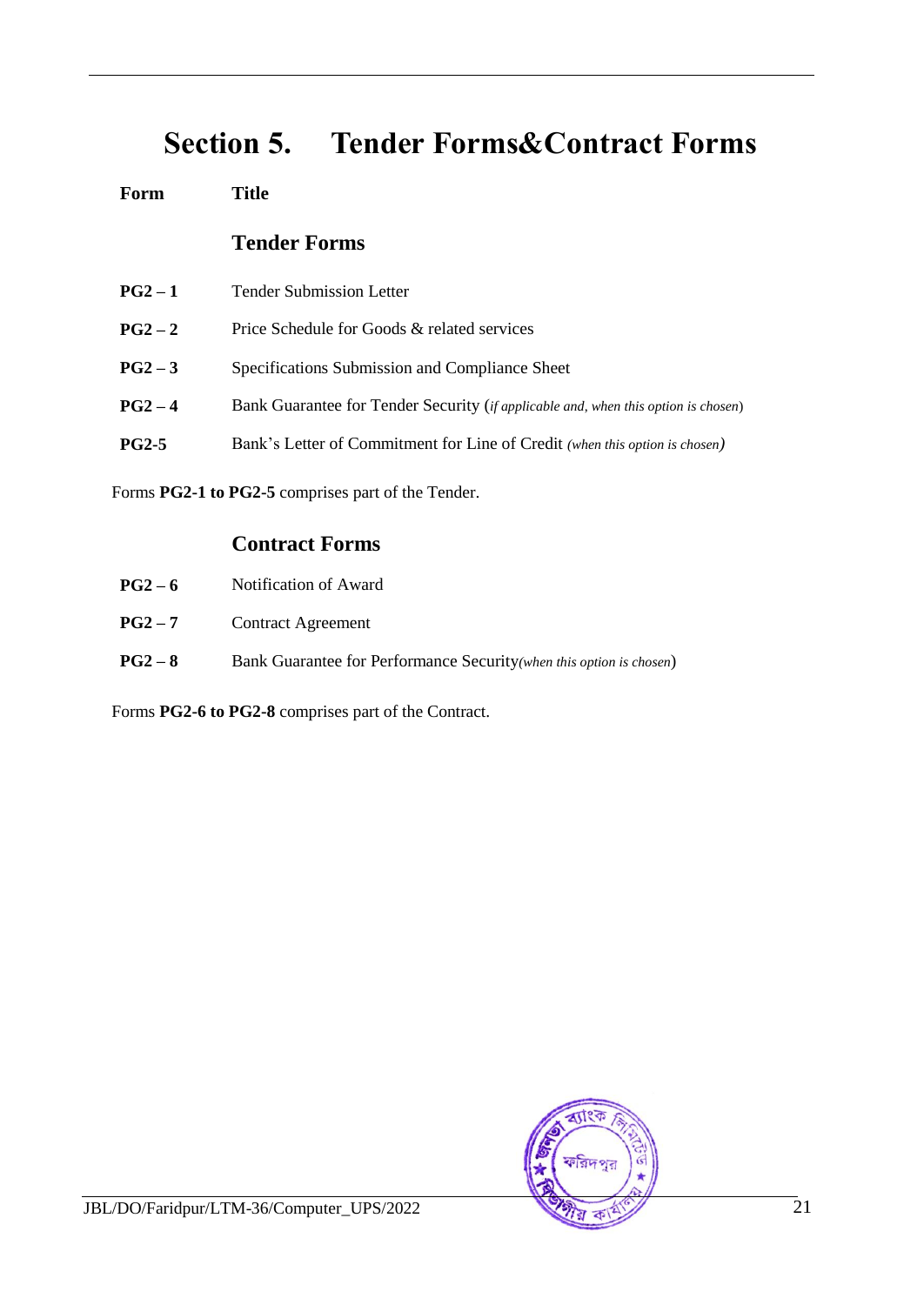### **Tender Submission Letter (Form PG2 – 1)**

*[Thisletter shall be completed and signed by theTenderer on the Letter-Head pad].*

<span id="page-21-0"></span>

To: Date :

*[Name and address of Procuring Entity]*

JBL/DO/Faridpur/LTM-36/Computer\_UPS/2022 Date: 22-06-2022

In accordance with ITT Clauses 15 and 16, the following prices apply to our Tender:

| The Tender Price is: | Taka [insert amount] |
|----------------------|----------------------|
| (ITT Clause 15)      | [in figures]         |
|                      | and                  |
|                      | Taka[insert amount]  |
|                      | $[$ in words $]$     |

In signing this letter, and in submitting our Tender, we also confirm that:

- a) our Tender shall be valid for the period stated in the Tender Document (ITT Sub-Clause 19.1) and it shall remain binding upon us and may be accepted at any time before the expiration of that period;
- b) we have examined and have no reservations to the Tender Document, issued by you on *[insert date]* including Addendum, if any.
- c) a Tender Security is attached in the form of a *[Pay Order / Bank Draft / Bank Guarantee]* in the amount stated in the Tender Document (ITT Clause 20) and valid for a period of twenty-eight (28) days beyond the Tender Validity date*(delete if not appropriate)*;
- d) we, declare that we are eligible to participate in this Tender and meet the eligibility criteria specified in the Tender Document (ITT Clause 3);
- e) furthermore, we are aware of ITT Clause 2.2 concerning such practices and pledge not to indulge in such practices in competing for or in executing the Contract;
- f) we are not participating as Tenderers in more than one Tender in this Tendering process. We understand that your written Notification of Award shall become a binding Contract between us, until a formal Contract is prepared and executed.

| Signature:          | [insert signature of the Tenderer]               |
|---------------------|--------------------------------------------------|
| Name:               | [insert full name of signatory with National ID] |
| In the capacity of: | [insert designation of signatory]                |

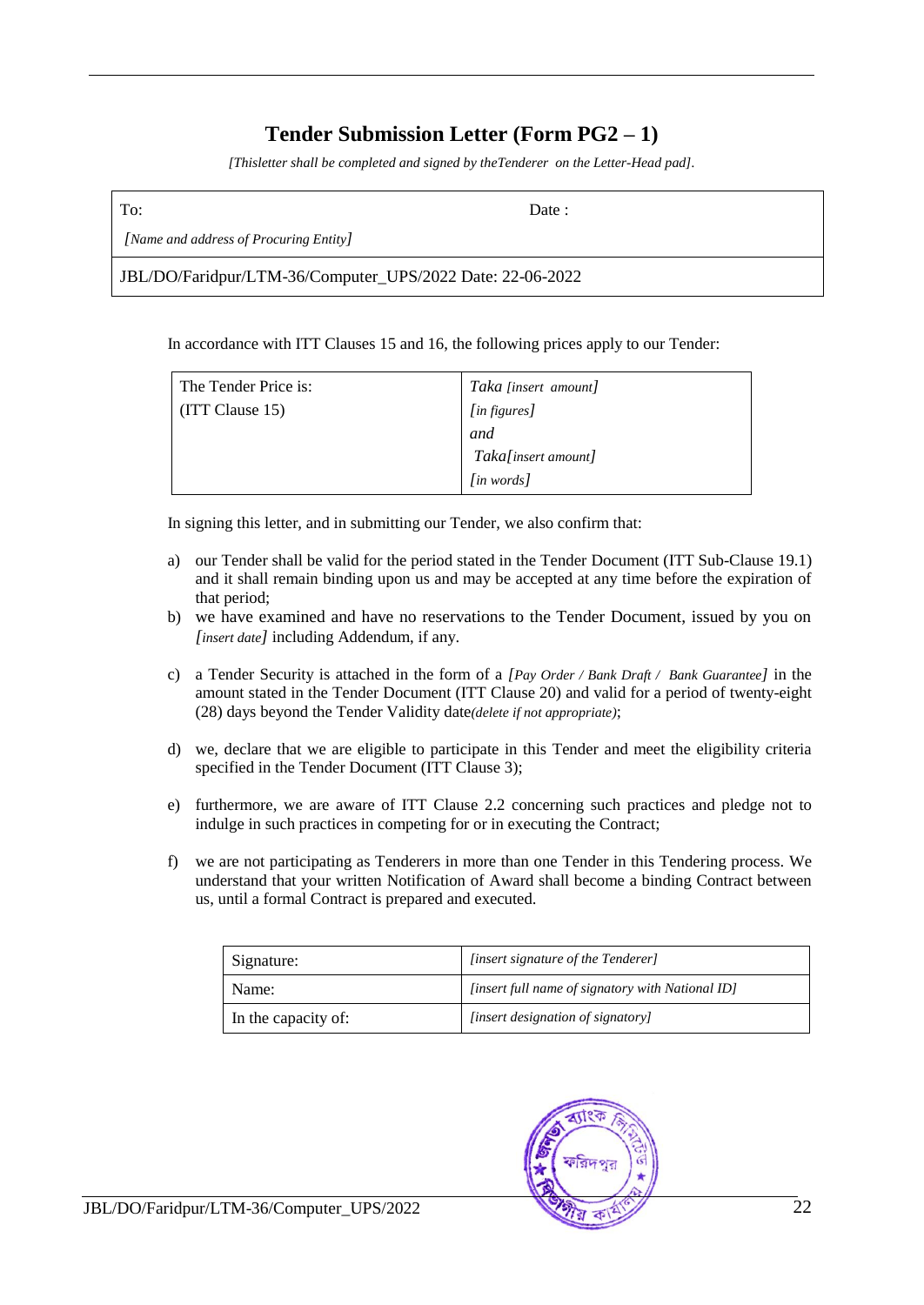#### **Price Schedule for Goods& Related Services (Form PG2-2)**

| Invitation for Tender No: | JBL/DO/Faridpur/LTM-36/Computer UPS/2022 |     | Date:22/06/2022      |                                               |
|---------------------------|------------------------------------------|-----|----------------------|-----------------------------------------------|
| Tender Package No:        |                                          |     | Package Description: | fenter description as specified in Section 61 |
| Tender Lot No:            |                                          | Lot | Description:         | [enter description as specified in Section 6] |

#### **A: PRICE OF GOODS(Including Spare Parts, Related Services if any) AND DELIVERY SCHEDULE**

| Item | Description | Unit of     | Quantity | Unit Rates | Total price                            | Point of Delivery  | Delivery Period            |
|------|-------------|-------------|----------|------------|----------------------------------------|--------------------|----------------------------|
| No.  | Of Item     | Measurement |          |            |                                        | as per Schedule of | Offered as per Schedule of |
|      |             |             |          |            | $\left(\text{col. } 4 \times 5\right)$ | Requirement        | Requirement                |
|      |             |             |          |            |                                        |                    |                            |
|      |             |             |          | (Note1)    |                                        | (Note2)            |                            |
|      |             |             |          |            |                                        |                    |                            |
|      |             |             |          |            |                                        |                    |                            |
|      |             |             |          |            |                                        |                    |                            |

<span id="page-22-0"></span>Note 1:All unit rates and prices quoted by the Tenderers against each basic item or activity shall include the Tenderer's profit, overheads, VAT and all other charges including corresponding incidental service charges for banking and, shall be the delivered price in final destination or at point of delivery and, thus forth the total Tender Price quoted by the Tenderers.

Note 2: Tenderers will complete these columns as appropriate following the details specified in Section 6: Schedule of Requirements.

| Signature:          | [insert signature of the Tenderer]               |
|---------------------|--------------------------------------------------|
| Name:               | [insert full name of signatory with National ID] |
| In the capacity of: | [insert designation of signatory]                |

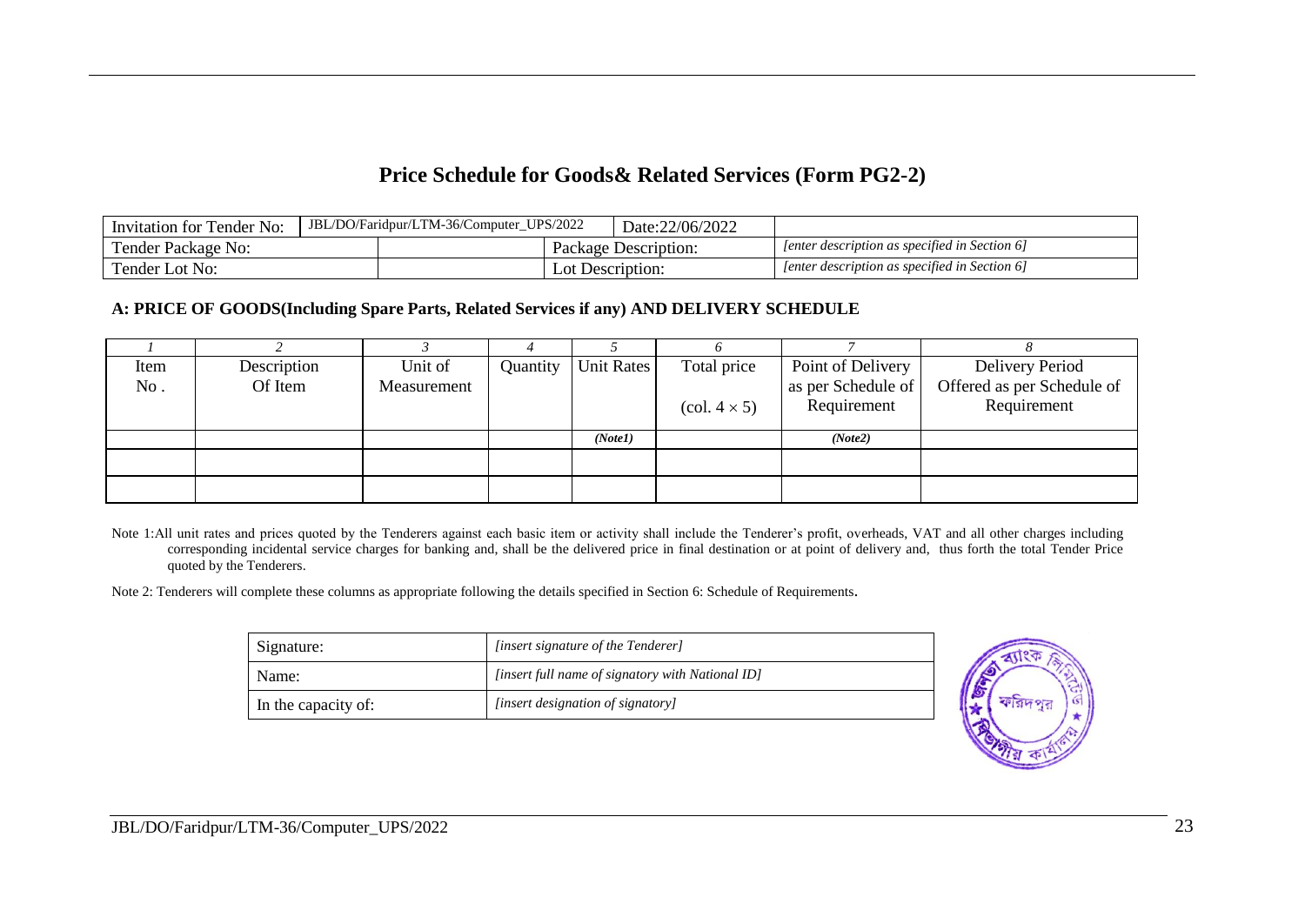## <span id="page-23-0"></span>**Specifications Submission and Compliance Sheet (Form PG2-3)**

| Invitation for Tender No: | JBL/DO/Faridpur/LTM-36<br>/Computer UPS/2022 | Date:22/06/2022         |                                                         |
|---------------------------|----------------------------------------------|-------------------------|---------------------------------------------------------|
| Tender Package No:        |                                              | Package<br>Description: | <i>lenter description as</i><br>specified in Section 6] |
| Tender Lot No:            |                                              | Lot Description:        | <i>lenter description as</i><br>specified in Section 61 |

| Item<br>No. | Name of Goods<br>or Related Service | Country<br>of Origin | Make and<br>Model (when<br><i>applicable</i> ) | Full Technical Specifications and<br><b>Standards</b> |
|-------------|-------------------------------------|----------------------|------------------------------------------------|-------------------------------------------------------|
| 1           | 2                                   | 3                    | $\overline{4}$                                 | 5                                                     |
|             | <b>FOR GOODS</b>                    |                      |                                                | Note 1                                                |
|             |                                     |                      |                                                |                                                       |
|             |                                     |                      |                                                |                                                       |
|             | <b>FOR RELATED SERVICES</b>         |                      |                                                |                                                       |
|             |                                     |                      |                                                |                                                       |
|             |                                     |                      |                                                |                                                       |

| Signature:          | [insert signature of the Tenderer]               |  |
|---------------------|--------------------------------------------------|--|
| Name:               | [insert full name of signatory with National ID] |  |
| In the capacity of: | [insert designation of signatory]                |  |

*Note 1 : [Tenderers should complete all the columns as required]*

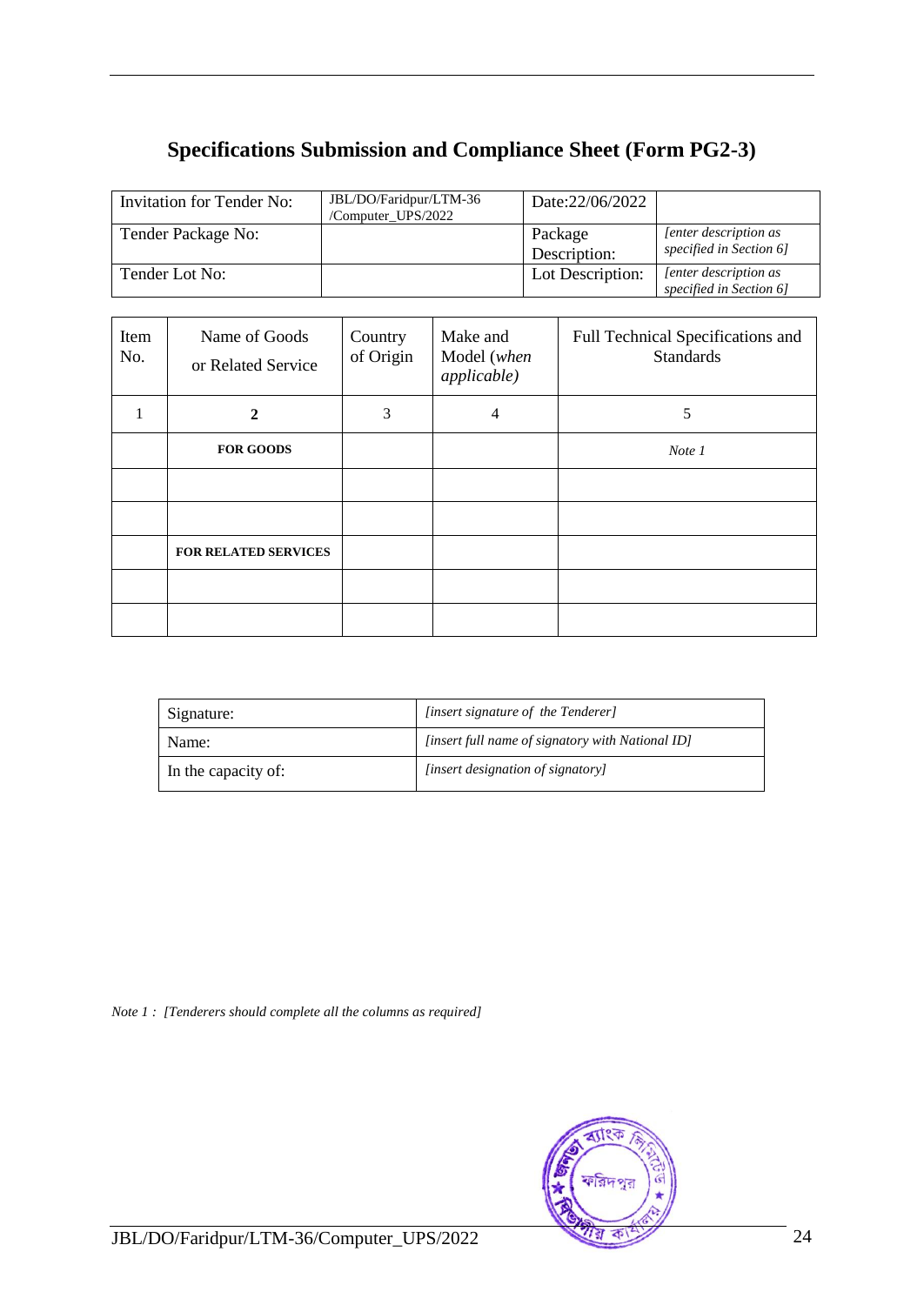#### **Bank Guarantee for Tender Security (Form PG2 – 4***)*

#### **[NOT APPLICABLE FOR TENDER UNDER LTM]**

<span id="page-24-0"></span>*[this is the format for the Tender Security to be issued by a scheduled Bank of Bangladesh as stated under ITT Clauses 20]*

| Invitation for Tender No: JBL/DO/Faridpur/LTM-36/Computer_UPS/2022 | Date: |
|--------------------------------------------------------------------|-------|
| Tender Package No:                                                 |       |
| Tender Lot No(when applicable):                                    |       |
| To:                                                                |       |
| [Name and address of Procuring Entity]                             |       |
|                                                                    |       |

#### **TENDER GUARANTEE No:** [insert number]

We have been informed that *[insert name of Tenderer]* (hereinafter called "the Tenderer") intends to submit to you its Tender dated *[insert date of Tender]* (hereinafter called "the Tender") for the supply of *[description of goods and related services]* under the above Invitation for Tenders (hereinafter called "the IFT").

Furthermore, we understand that, according to your conditions, Tenders must be supported by a Bank Guarantee for Tender Security.

At the request of the Tenderer, we *[insert name of Bank]* hereby irrevocably undertake to pay you, without cavil or argument, any sum or sums not exceeding in total an amount of Tk *[insert amount in figures and in words]* upon receipt by us of your first written demand accompanied by a written statement that the Tenderer is in breach of its obligation(s) under the Tender conditions, because the Tenderer:

- a. has withdrawn its Tender after opening of Tenders but within the validity of the Tender Security ; or
- b. refused to accept the Notification of Award (NOA) within the period as stated under Instructions to Tenderers (ITT) ; or
- c. failed to furnish Performance Security within the period as stipulated in the NOA; or
- d. refused to sign the Contract Agreement by the time specified in the NOA; or
- e. did not accept the correction of the Tender price following the correction of the arithmetic errors in accordance with the ITT; or

This guarantee will expire:

- (a) if the Tenderer is the successful Tenderer, upon our receipt of a copies of the contract signed by the Tenderer and the Performance Security issued to you in accordance with the ITT; or
- (b) if the Tenderer is not the successful Tenderer, twenty-eight (28) days after the expiration of the Tenderer's Tender Validity period, being [*date of expiration of the Tender Validity plus twenty- eight (28) days]*

Consequently, we must receive at the above-mentioned office any demand for payment under this guarantee on or before that date.

| Signature | Seal                                                                    |     |
|-----------|-------------------------------------------------------------------------|-----|
|           | 6.<br><b>S</b><br>い<br>ে করিদপুর <sup>া</sup><br>$\left(5\right)$<br>16 |     |
|           | $\mathcal{L}$                                                           | - - |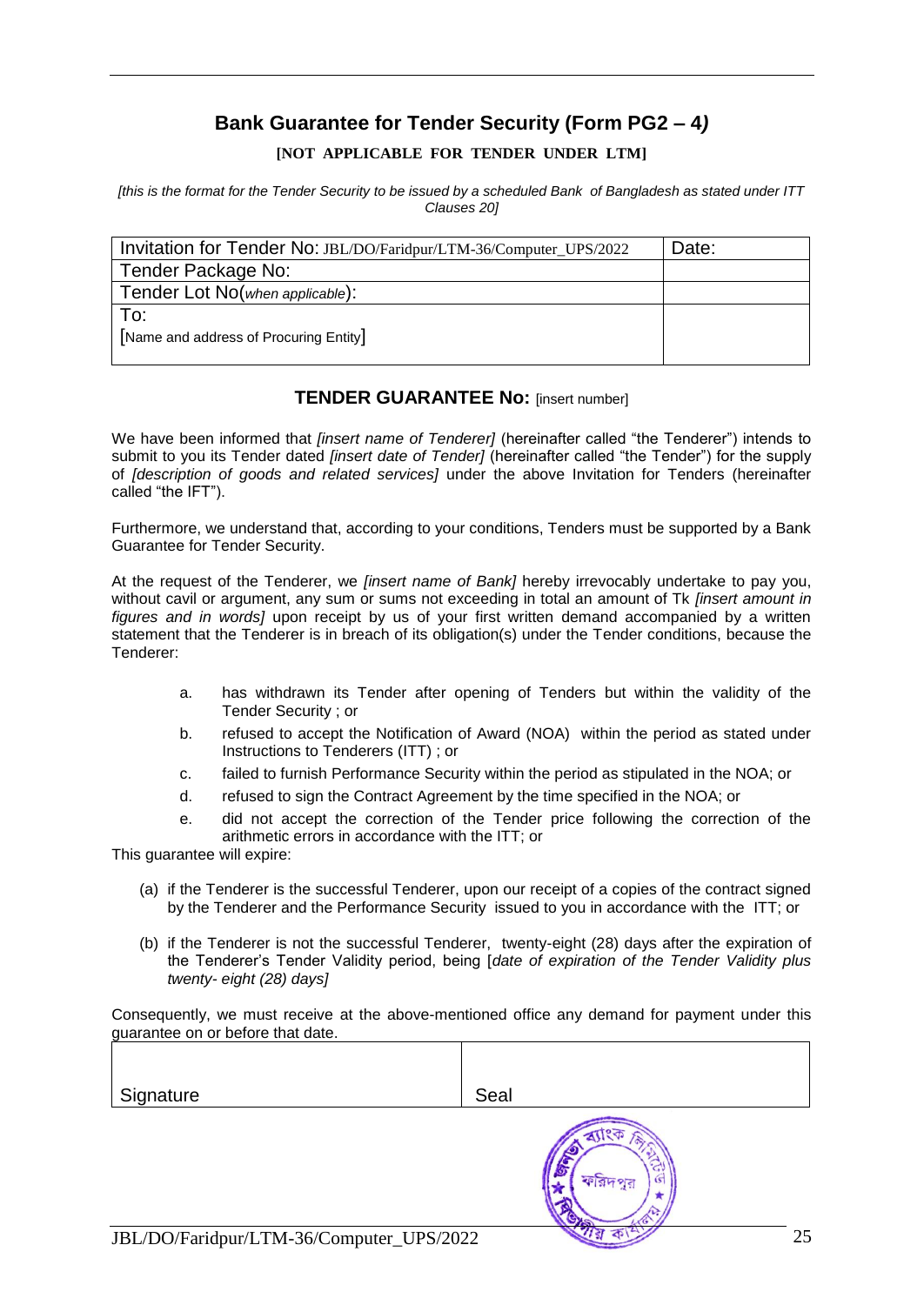## **Letter of Commitment for Bank's Undertaking for Line of Credit (Form PG2-5)**

*[This is the format for the Credit Line to be issued by any scheduled Bank of Bangladesh in accordance with ITT Clause 17.1(d)]*

Invitation for Tender No: Date:

Tender Package No:

Lot No (*when applicable*) To:

[*Name and address of the Procuring Entity*]

#### **COMMITTMENT No:**

We have been informed that *[name of Tenderer]* (hereinafter called "the Tenderer") intends to submit to you its Tender (hereinafter called "the Tender") for the supply of Goods of *[description of Goods and related services]* under the above Invitation for Tenders (hereinafter called "the IFT").

Furthermore, we understand that, according to your conditions, the Tenderer's Financial Capacity i.e. Liquid Asset must be substantiated by a Letter of Commitment of Bank's Undertaking for Line of Credit.

At the request of, and arrangement with, the Tenderer, we *[name and address of the Bank]* do hereby agree and undertake that [*name and address of the Tenderer*] will be provided by us with a revolving line of credit, in case awarded the Contract, for delivery of Goods and related services [*insert name of supply*], for an amount not less than BDT[*in figure*] ( *in words*) for the sole purpose of the supply of Goods and related services under the above Contract. This Revolving Line of Credit will be maintained by us until issuance of "**Acceptance Certificate**" by the Procuring Entity.

In witness whereof, authorised representative of the Bank has hereunto signed and sealed this Letter of Commitment.

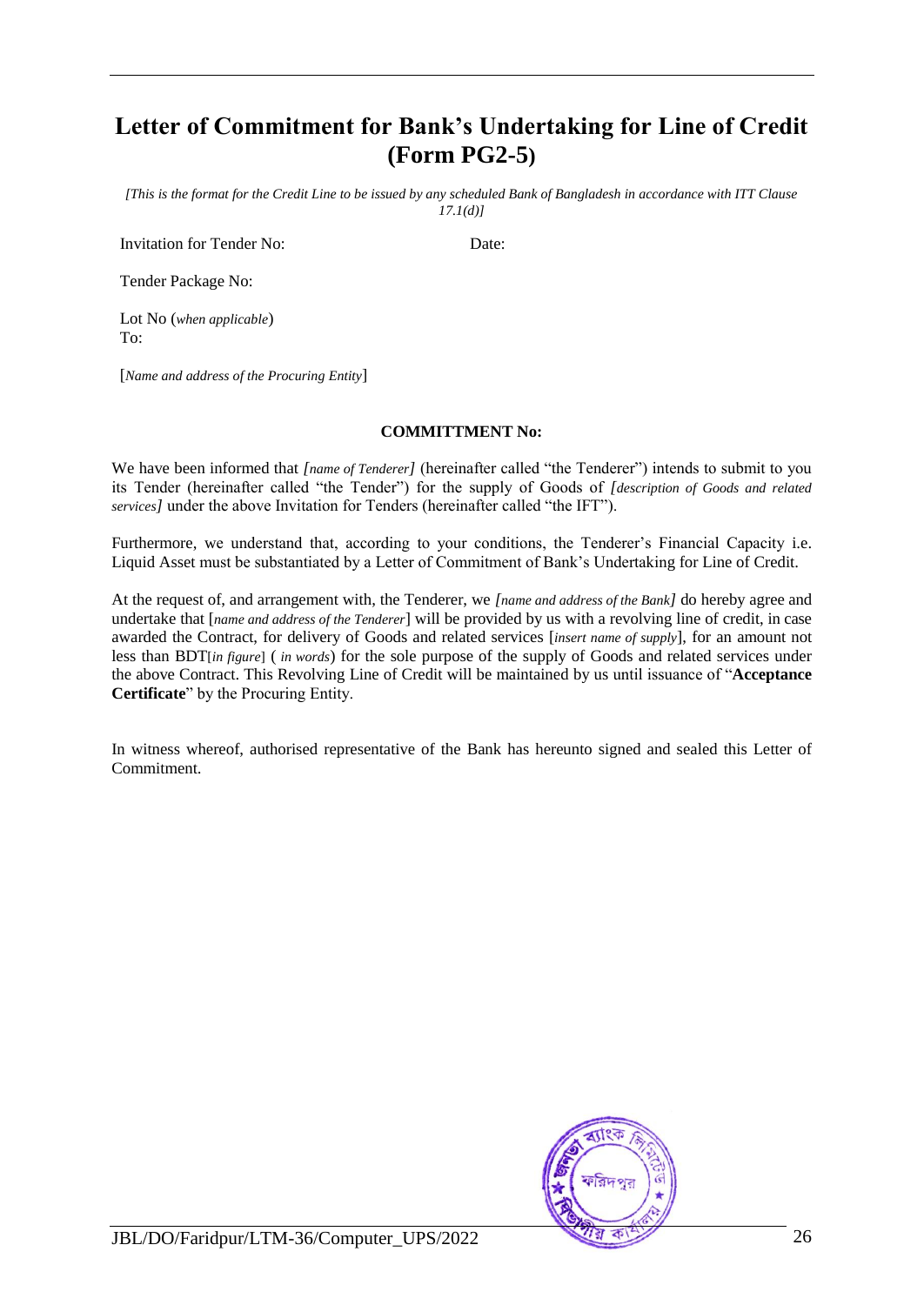### **Notification of Award (Form PG2 - 6)**

<span id="page-26-0"></span>

| Contract No:         | Date: |
|----------------------|-------|
| To:                  |       |
| [Name of Contractor] |       |
|                      |       |

This is to notify you that your Tender dated *[insert date]* for the supply of Goods and related services for *[name of contract]* for the Contract Price of Tk*[state amount in figures and in words]* as corrected and modified in accordance with the Instructions to Tenderers, has been approved by *[name of Procuring Entity].*

You are thus requested to take following actions:

- i. accept in writing the Notification of Award within seven (7) working days of its issuance in accordance with ITT Sub Clause 36.3;
- ii. furnish a Performance Security in the specified format and in the amount of Tk*[insert amount in figures and words] ,*within fourteen (14) days of acceptance of this Notification of Award but not later than *(specify date),* in accordance with ITT Clause 37.1;
- iii. sign the Contract within twenty-eight (28 ) days of issuance of this Notification of Award but not later than *(specify date),* in accordance with ITT Clause 38.1.

You may proceed with the execution of the supply of Goods and related services only upon completion of the above tasks. You may also please note that this Notification of Award shall constitute the formation of this Contract, which shall become binding upon you.

We attach the draft Contract and all other documents for your perusal and signature.

| Signed                                                                            |
|-----------------------------------------------------------------------------------|
| Duly authorised to sign for and on behalf of<br><i>[name of Procuring Entity]</i> |
| Date:                                                                             |

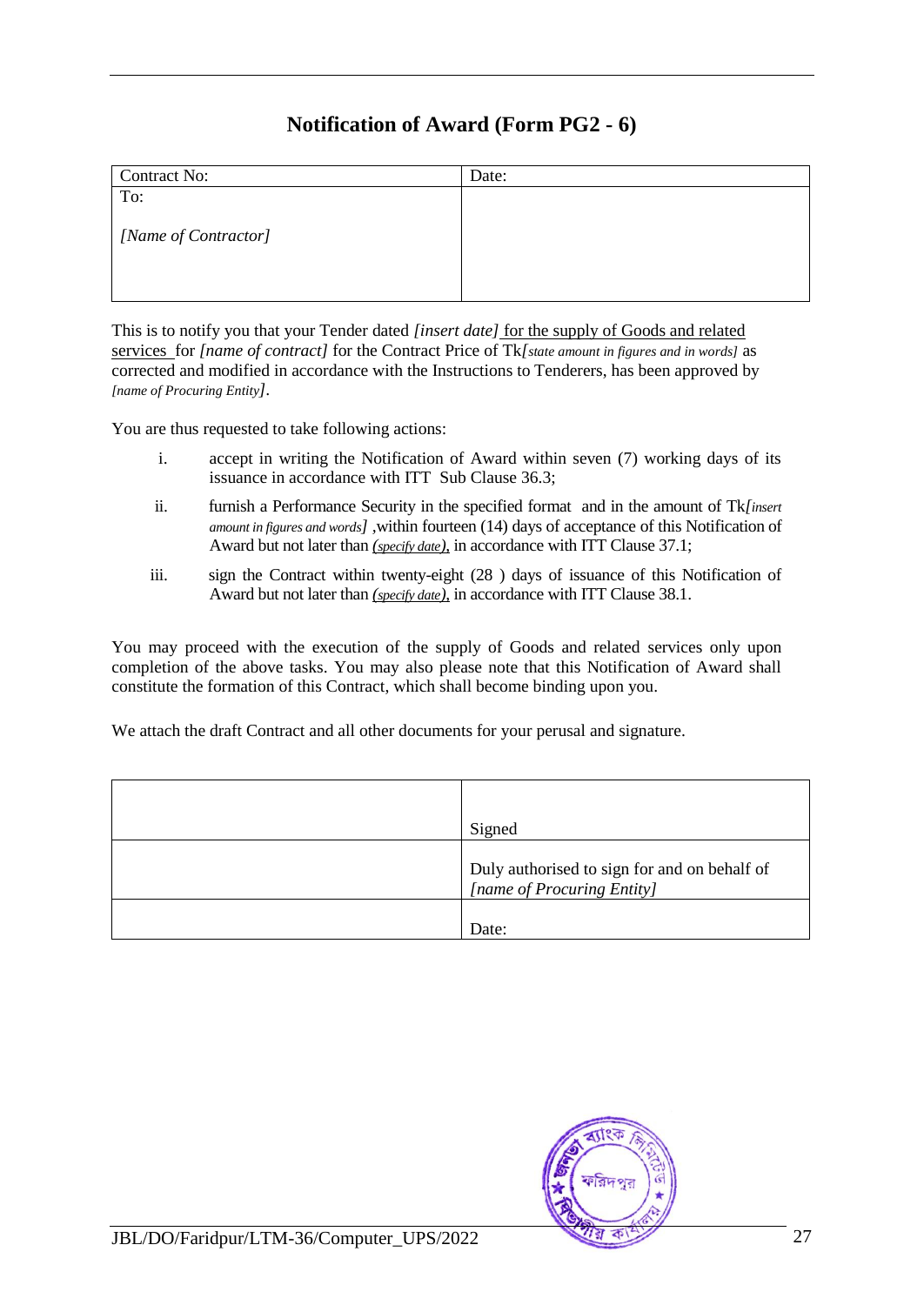#### **Contract Agreement (Form PG2 - 7)**

<span id="page-27-0"></span>THIS AGREEMENT made the *[day]* day of *[month][year]* between *[name and address of Procuring Entity]* (hereinafter called "the Procuring Entity") of the one part and *[name and address of Supplier]* (hereinafter called "the Supplier") of the other part:

WHEREAS the Procuring Entity invited Tenders for certain goods and related services, viz, *[brief description of goods and related services]* and has accepted a Tender by the Supplier for the supply of those goods and related services in the sum of Taka *[Contract Price in figures and in words]* (hereinafter called "the Contract Price").

#### NOW THIS AGREEMENT WITNESSETH AS FOLLOWS:

- 1. In this Agreement words and expressions shall have the same meanings as are respectively assigned to them in the General Conditions of Contract hereafter referred to.
- 2. The following documents forming the Contract shall be in the following order of precedence, namely :
	- (a) the signed Form of Contract Agreement;
	- (b) the Notification of Award
	- (c) The completed Tender
	- (d) Conditions of Contract;
	- (e) Technical Specifications;
	- (f) Price Schedules and Schedule of Requirements and;
	- (g) other document, if any
- 3. In consideration of the payments to be made by the Procuring Entity to the Supplier as hereinafter mentioned, the Supplier hereby covenants with the Procuring Entity to provide the goods and related services and to remedy any defects therein in conformity in all respects with the provisions of the Contract.
- 4. The Procuring Entity hereby covenants to pay the Supplier in consideration of the provision of the goods and related services and the remedying of defects therein, the Contract Price or such other sum as may become payable under the provisions of the Contract at the times and in the manner prescribed by the Contract.

IN WITNESS whereof the parties hereto have caused this Agreement to be executed in accordance with the laws of Bangladesh on the day, month and year first written above.

|                            | <b>For the Procuring Entity</b> | <b>The Supplier</b> |
|----------------------------|---------------------------------|---------------------|
| Signature                  |                                 |                     |
| <b>Print Name</b>          |                                 |                     |
| Title                      |                                 |                     |
| In the presence of<br>Name |                                 |                     |
| Address                    |                                 |                     |

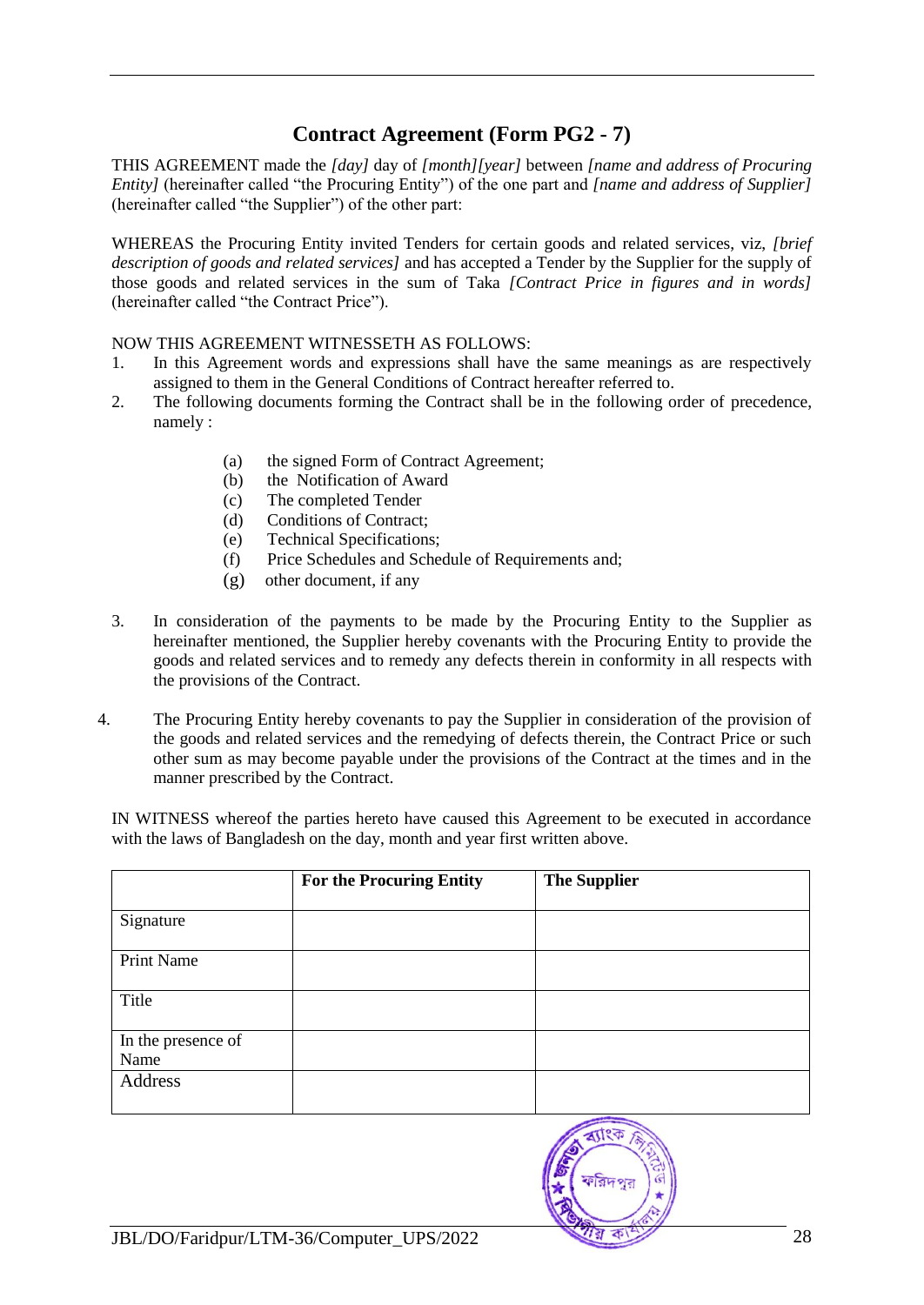## **Bank Guarantee for Performance Security (Form PG2 – 8)**

<span id="page-28-0"></span>*[this is the format for the Performance Security to be issued by a scheduled Bank of Bangladesh in accordance with ITT Clauses37]*

Contract No: Date:

To:

[Name and address of Procuring Entity]

#### **PERFORMANCE GUARANTEE No:** *[insert PerformanceGuarantee number]*

We have been informed that *[name of supplier]* (hereinafter called "the Supplier") has undertaken, pursuant to Contract No *[reference number of Contract]* dated *[date of Contract]* (hereinafter called "the Contract") for the supply of *[description of goods and related services]* under the Contract.

Furthermore, we understand that, according to your conditions, Contracts must be supported by a performance guarantee.

At the request of the Supplier, we *[name of bank]* hereby irrevocably undertake to pay you, without cavil or argument, any sum or sums not exceeding in total an amount of Tk*[insert amount in figures and in words]* upon receipt by us of your first written demand accompanied by a written statement that the Supplier is in breach of its obligation(s) under the Contract conditions, without you needing to prove or show grounds or reasons for your demand of the sum specified therein.

This guarantee is valid until *[date of validity of guarantee]*, consequently, we must receive at the above-mentioned office any demand for payment under this guarantee on or before that date.

*[Signatures of authorized representatives of the Bank]*

Signature Seal

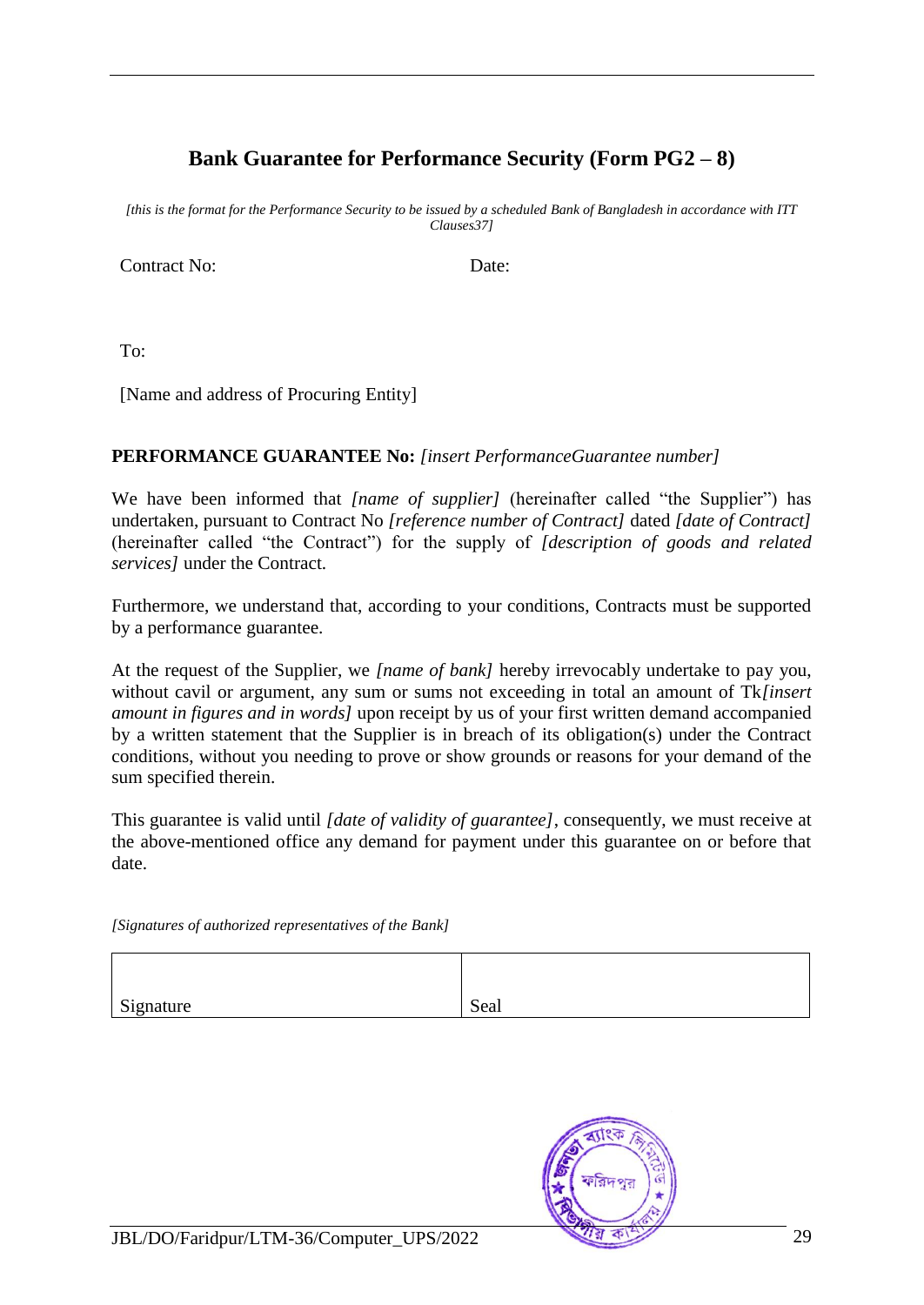# **Section 6. Schedule of Requirements**

<span id="page-29-0"></span>

| Invitation for Tender No: | JBL/DO/Faridpur/LTM-36/Computer UPS/2022 | Date 1 | 22-06-2022 |
|---------------------------|------------------------------------------|--------|------------|
| Tender Package No:        |                                          |        |            |
| Tender Lot No:            |                                          |        |            |

## **A. List of Goods &related services and Delivery Schedule**

| This Section provides the List of Goods and Delivery Schedule and List of related services and Completion Schedule and must<br>be carefully prepared by the Procuring Entity for each object of procurement. |                                 |                                   |          |                                                                                                                                                                                                                                                                                                                                |                                                                                                    |  |  |
|--------------------------------------------------------------------------------------------------------------------------------------------------------------------------------------------------------------|---------------------------------|-----------------------------------|----------|--------------------------------------------------------------------------------------------------------------------------------------------------------------------------------------------------------------------------------------------------------------------------------------------------------------------------------|----------------------------------------------------------------------------------------------------|--|--|
| <b>Item</b><br>No.                                                                                                                                                                                           | <b>Description of Item</b>      | Unit of<br><b>Measure</b><br>ment | Quantity | <b>Point of Delivery</b>                                                                                                                                                                                                                                                                                                       | <b>Delivery Period</b><br><b>Required (from date</b><br>of contract signature<br>in weeks)         |  |  |
| 1                                                                                                                                                                                                            | $\boldsymbol{2}$                | 3                                 | 4        | 5                                                                                                                                                                                                                                                                                                                              | 6                                                                                                  |  |  |
| Lot No 01: [Computer]                                                                                                                                                                                        |                                 |                                   |          |                                                                                                                                                                                                                                                                                                                                |                                                                                                    |  |  |
| 01<br>02                                                                                                                                                                                                     | Computer<br>Computer            | Piece<br>Piece                    | 12<br>01 | <b>Janata Bank Limited</b><br>Area Office, Magura<br>Sayed Ator Ali Sarak, Jamrul<br>Tola, Monoraya Complex,<br>Magura.<br>Tusher Kumer Biswas, PO-IT<br>01720-559677<br><b>Janata Bank Limited</b><br>Area Office, Faridpur<br>Faridpur Tower(2nd Floor),<br>Mujib Road, Niltuli, Faridpur<br>Md Salim Fakir.<br>01981-998525 | <b>Complete</b><br><b>Delivery</b><br>2(two)<br>weeks from<br>the date of<br>contract<br>signature |  |  |
|                                                                                                                                                                                                              | Lot No 02: [Offline UPS(650VA)] |                                   |          |                                                                                                                                                                                                                                                                                                                                |                                                                                                    |  |  |
| 01                                                                                                                                                                                                           | Offline<br>UPS(650VA)           | Piece                             | 22       | <b>Janata Bank Limited</b><br>Area Office, Magura<br>Sayed Ator Ali Sarak, Jamrul<br>Tola, Monoraya Complex,<br>Magura.<br>Tusher Kumer Biswas, PO-IT<br>01720-559677                                                                                                                                                          | <b>Complete</b><br><b>Delivery</b><br>2(two)<br>weeks from<br>the date of<br>contract<br>signature |  |  |

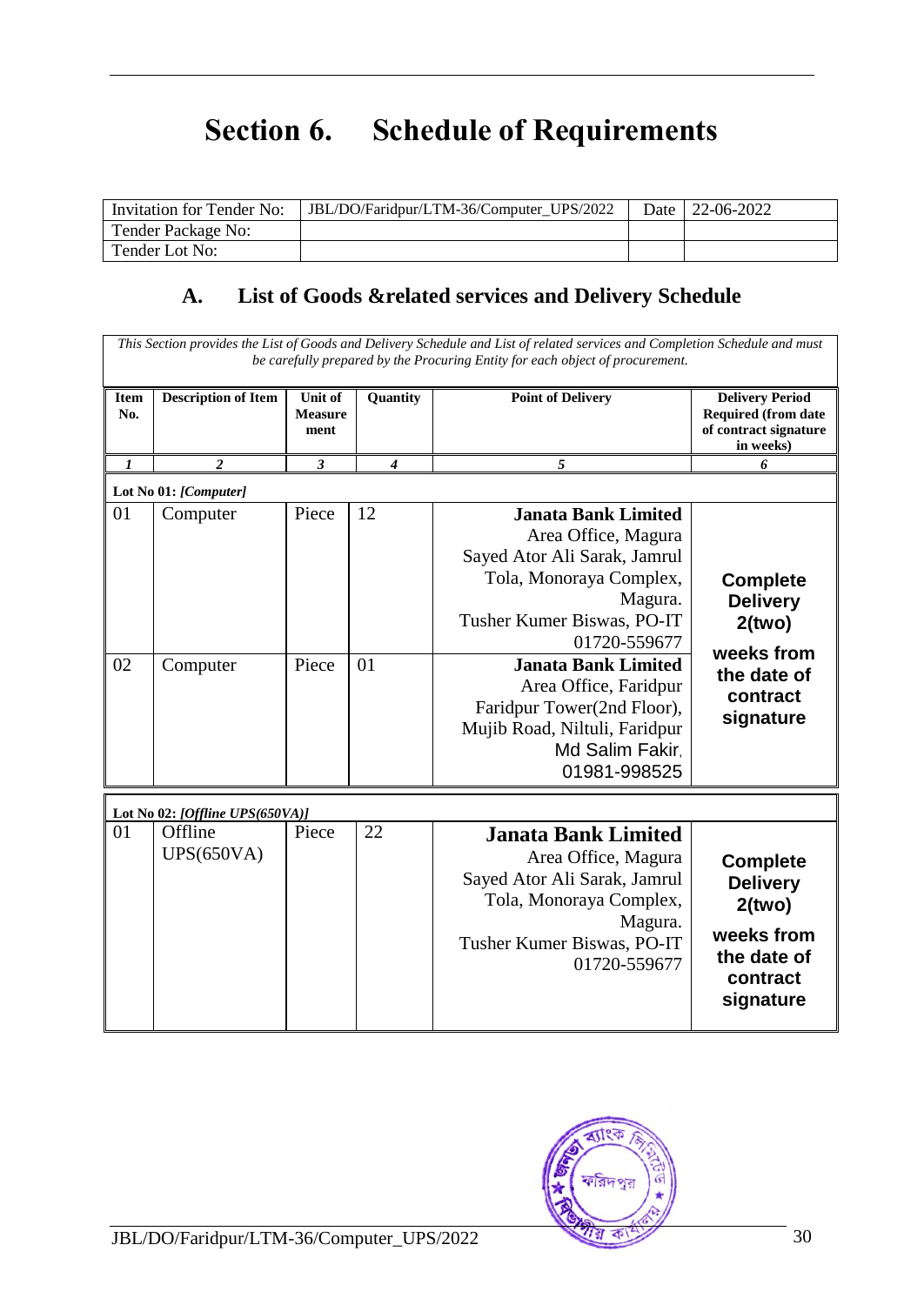# Section 7. Technical Specifications

The Goods and Related Services shall comply with following Technical Specifications:

| <b>Item</b><br><b>No</b> | Name of Item or Related<br><b>Service</b> |                    | <b>Technical Specification and Standards</b>                             |  |
|--------------------------|-------------------------------------------|--------------------|--------------------------------------------------------------------------|--|
| 1                        | $\overline{2}$                            |                    | 3                                                                        |  |
|                          | Lot No 1: [Computer]                      |                    |                                                                          |  |
| 01                       | Computer Qty. 13                          |                    |                                                                          |  |
|                          | <b>Brand</b>                              |                    | Should be Internationally Reputed                                        |  |
|                          | <b>Model</b>                              | $\ddot{\cdot}$     | Should be Mentioned.                                                     |  |
|                          | Part/Product No.                          |                    | Should be Mentioned.                                                     |  |
|                          | <b>Form factor</b>                        |                    | Micro/Mini Tower                                                         |  |
|                          | <b>Processor</b>                          |                    | 10 <sup>th</sup> Generation Intel Core i3 Processor or Higher Processor. |  |
|                          | $\vdots$<br><b>Speed</b>                  |                    | Minimum (3.6 GHz) or Higher                                              |  |
|                          | <b>Chipset</b>                            |                    | Intel Chipset Compatible with the offered processor.                     |  |
|                          | <b>Memory (RAM)</b><br>$\ddot{\cdot}$     |                    | Minimum 8 GB DDR4.                                                       |  |
|                          | <b>System Bus speed</b>                   |                    | 2666 MHz or Higher                                                       |  |
|                          | <b>HDD</b>                                |                    | 01TB SATA 7200RPM or Higher                                              |  |
|                          | <b>Optical Drive</b>                      | $\overline{\cdot}$ | <b>DVD RW Drive</b>                                                      |  |
|                          | <b>Graphics</b>                           |                    | Intel UHD Graphics                                                       |  |
|                          | <b>Monitor</b>                            |                    | Minimum.18.5" Color (same brand as workstation)                          |  |
|                          | <b>Keyboard</b>                           |                    | USB keyboard(Same Brand)                                                 |  |
|                          | <b>Mouse</b>                              |                    | <b>USB</b> Mouse(Same Brand)                                             |  |
|                          | <b>Sound Device</b><br>$\colon$           |                    | <b>Built in Sound Card</b>                                               |  |
|                          | <b>Speaker</b>                            |                    | Built in Internal Speaker.                                               |  |
|                          | $\ddot{\cdot}$<br><b>Expansion slots</b>  |                    | Minimum 2 Slots.                                                         |  |
|                          | <b>Expansion Bays</b>                     |                    | $\overline{\cdot}$ Minimum 2 Bays.                                       |  |
|                          | <b>Network Controller</b>                 |                    | Integrated Ethernet Gigabit NIC.                                         |  |
|                          | $\vdots$<br><b>I/O Ports/Interface</b>    |                    | Mouse, Keyboard, Graphics, RJ-45, USB, VGA etc.                          |  |
|                          | <b>Operating System</b>                   |                    | Genuine Microsoft Windows® 10 Professional 64bit or                      |  |
|                          |                                           |                    | Higher with Original License and DVD or Factory Loaded.                  |  |
|                          | <b>Country of origin</b>                  |                    | Should be Mentioned.                                                     |  |
|                          | <b>Country of Assemble</b>                |                    | Should be Mentioned                                                      |  |
|                          | <b>Product Verification</b>               |                    | Every Parts of the product must be verified on                           |  |
|                          |                                           |                    | manufacturer's website.                                                  |  |
|                          | $\vdots$<br><b>Warranty</b>               |                    | 03 Years full Warranty with onsite labor, parts &                        |  |
|                          |                                           |                    | Replacement.                                                             |  |

**The Procuring Entity reserves the right to reject all the Quotations or annul the procurement proceedings.**